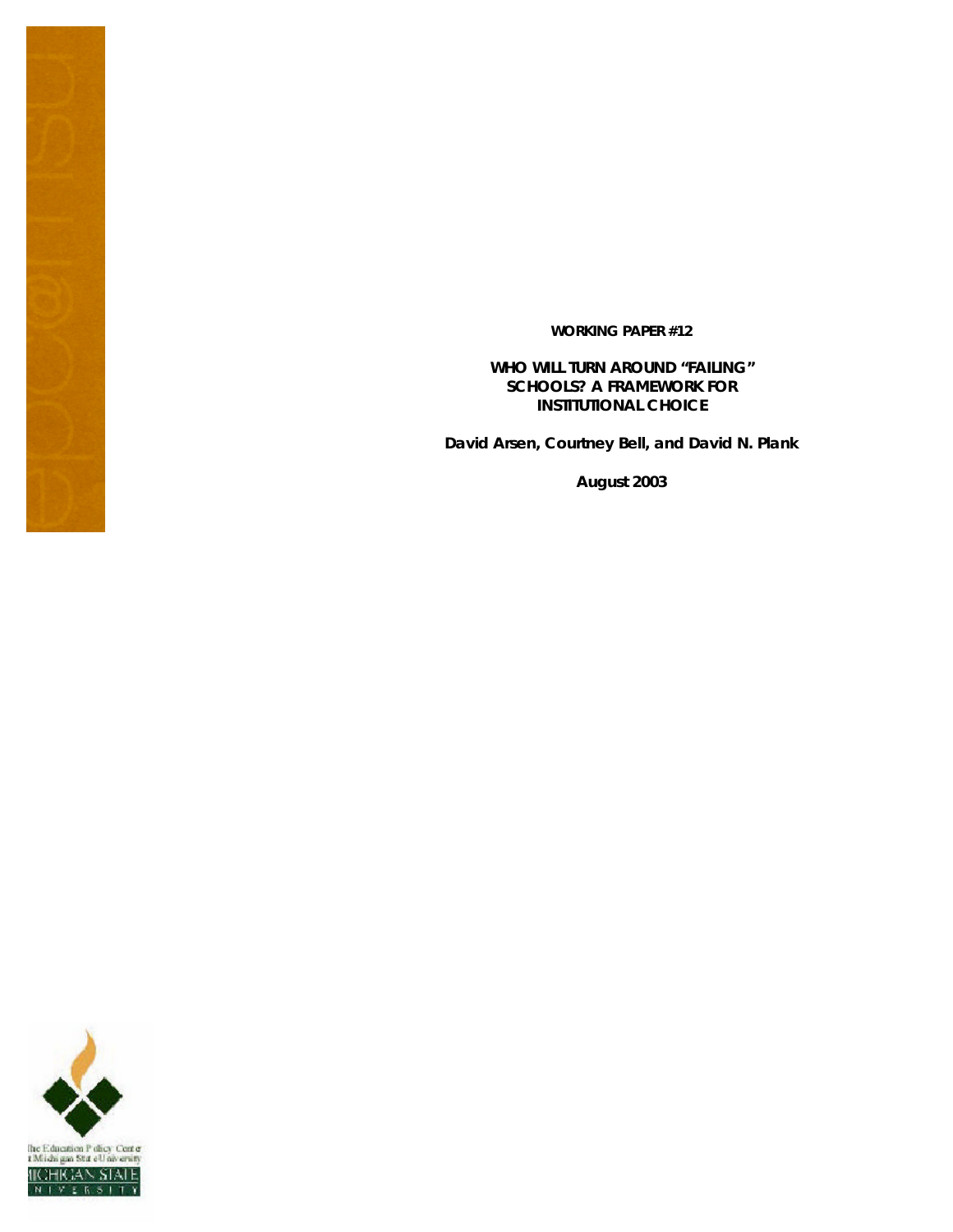# **WHO WILL TURN AROUND "FAILING" SCHOOLS? A FRAMEWORK FOR INSTITUTIONAL CHANGE**

David Arsen, Courtney Bell, and David N. Plank

August 2003

Arsen is a Professor in the Educational Administration Department in the College of Education at Michigan State University, and a faculty member in the College's doctoral program in Education Policy. He is an economist with specialization in school finance, economics of education and policy analysis.

Bell is a doctoral candidate in Teacher Education in the College of Education at Michigan State University. Her research interests include equity issues, policy and practice, parental choice, and urban education.

Plank is Co-Director of the Education Policy Center at Michigan State University, and Professor in the College of Education. He is a specialist in the areas of educational policy and education finance.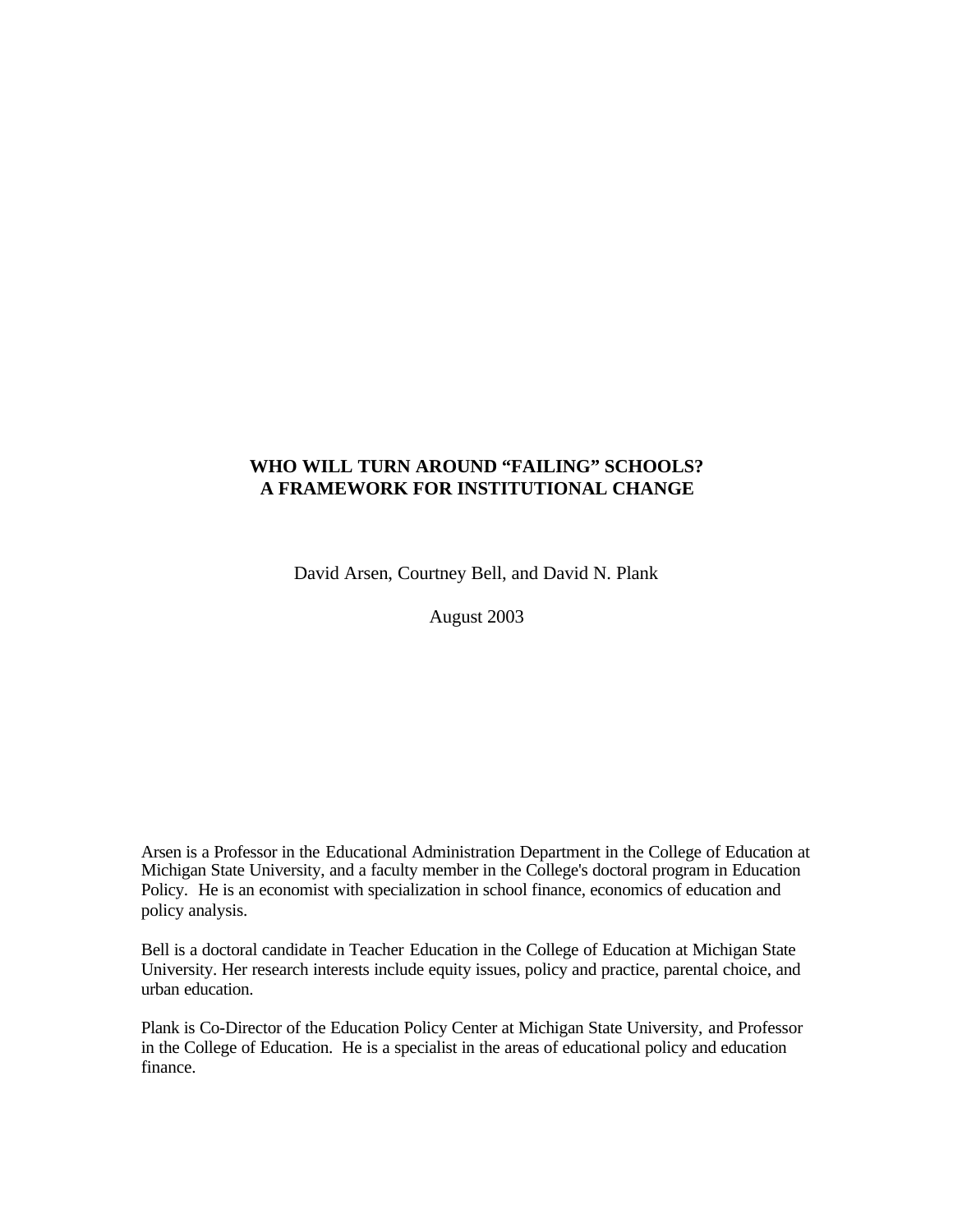# Who Will Turn Around "Failing" Schools? A Framework for Institutional Choice

David Arsen, Courtney Bell, and David N. Plank Michigan State University

Paper submitted for consideration by *Educational Evaluation and Policy Analysis* June 2003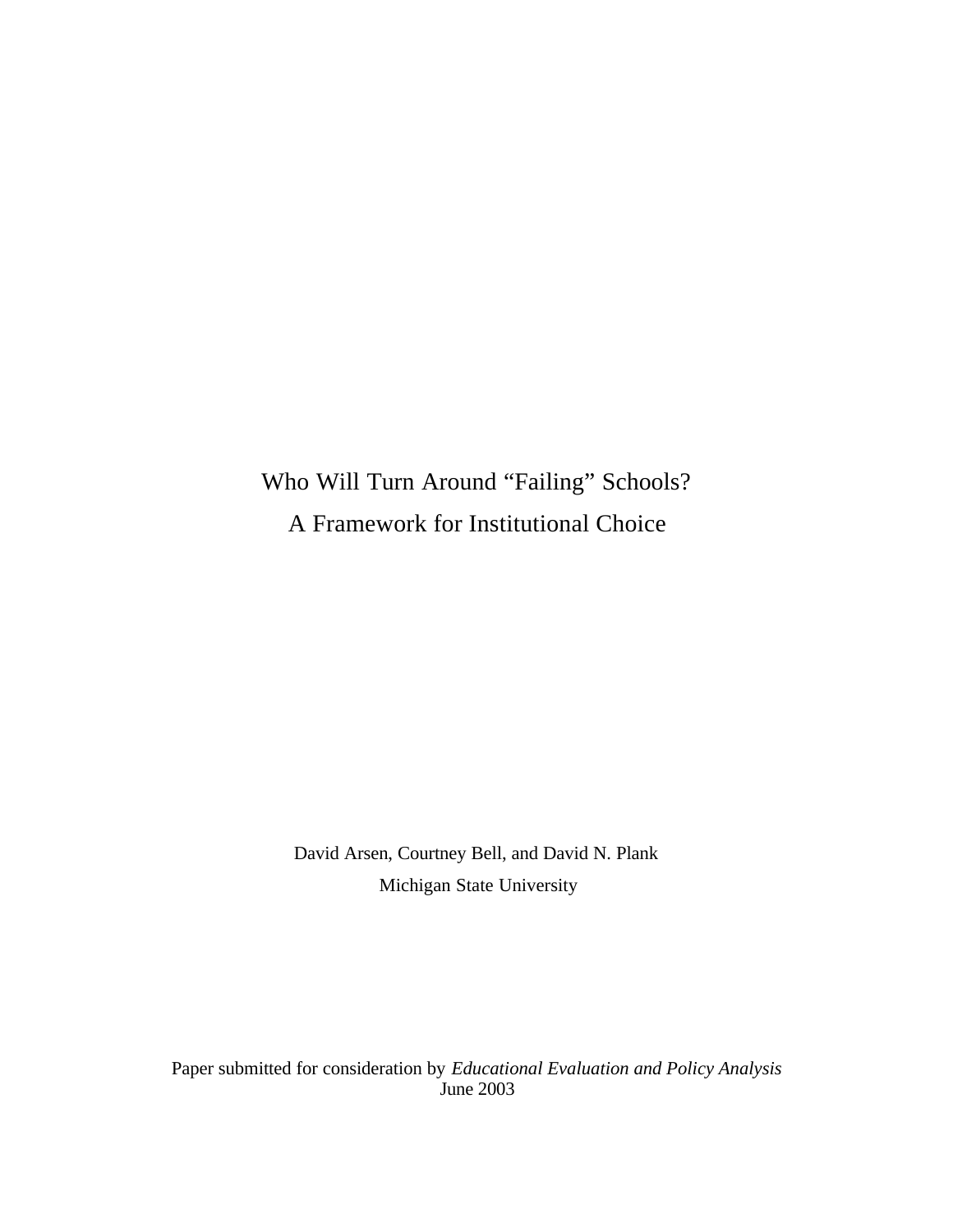# Who Will Turn Around "Failing" Schools? A Framework for Institutional Choice

# I. Introduction

 $\overline{a}$ 

In the past decade, states across the country have developed strict new accountability policies. One key consequence of these policies has been the identification of schools where student performance falls short of acceptable standards. This has created an urgent new problem for state governments, because the public identification of "failing" schools imposes an obligation to turn these schools around.<sup>1</sup>

The passage of the federal "No Child Left Behind" legislation has increased the urgency of the states' policy problem. The new law requires that all schools and students meet state standards of "proficiency" by 2014, and further requires that all schools make "adequate yearly progress" (AYP) toward this goal in the intervening years, not only in the aggregate but for identified sub-populations (poor children, racial minorities, students with special needs) as well. Under the guidelines established by NCLB, the number of "failing" schools is set to increase dramatically.

States have addressed the task of turning around "failing" schools in a variety of ways. Some have taken over schools or school districts, or assigned control to municipal governments. Some have sent teams of experts into "failing" schools to provide assistance, or encouraged districts to award control over "failing" schools to private companies. Some states have tried more than one approach, typically on an *ad hoc* basis.

 $1$  There is a great deal of disagreement about how to characterize schools where performance consistently falls short of acceptable standards. These schools are variously identified as low-performing, underperforming, in need of improvement, and so on. In this paper we have chosen to identify them as "failing," to acknowledge the lack of a generally agreed-upon terminology.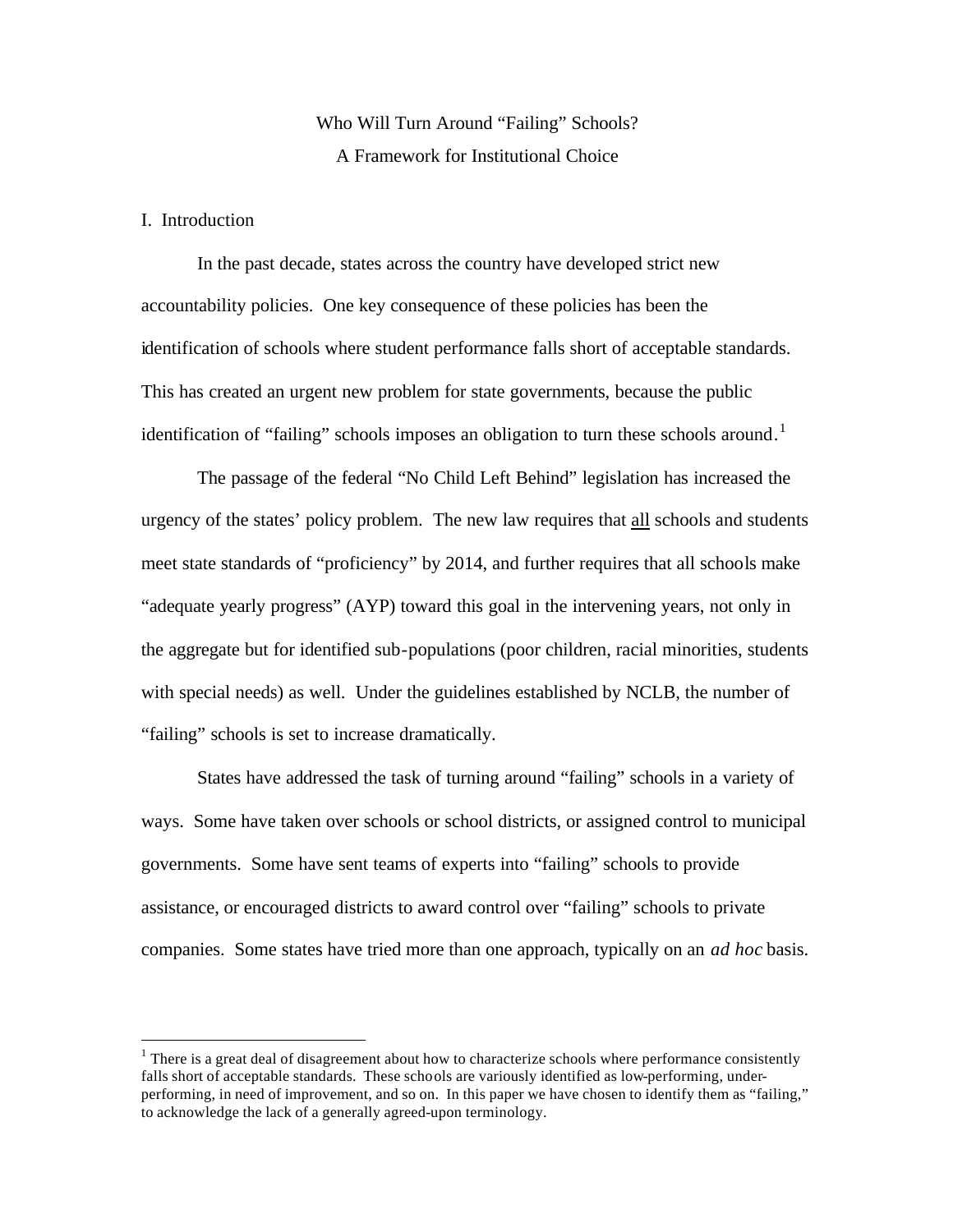Under NCLB, schools that fail to make AYP will be subject to a series of increasingly intrusive interventions, which culminate with dramatic changes in school governance. The required governance changes may include a takeover by state or municipal officials, the transfer of administrative control to a private-sector education management organization (EMO), or the re-opening of a persistently "failing" school as a charter school. The problem with the NCLB interventions is that they are unlikely to succeed in turning around "failing" schools. Each of the strategies required by NCLB has been implemented in several states, but none has worked consistently to improve student achievement (Brady, 2003). There is little reason to hope that these strategies will achieve better or more consistent results when they are implemented on short timelines under the threat of federal sanctions in thousands of schools across the country.

Turning schools around is harder work than the NCLB policy mandates acknowledge. We have known for three decades that some schools are unusually effective in raising the achievement of otherwise disadvantaged children. We have also learned a great deal about what makes these schools effective (Edmonds, 1979; Jerald, 2001). Summarizing 30 years of research on the characteristics of highly effective schools, Taylor (2002) concludes that effective schools have:

- a clearly stated and focused mission,
- a safe and orderly climate,
- high expectations for students, teachers, and administrators,
- opportunities to learn and high levels of student time-on-task,
- instructional leadership by all administrators,
- frequent monitoring of student progress, and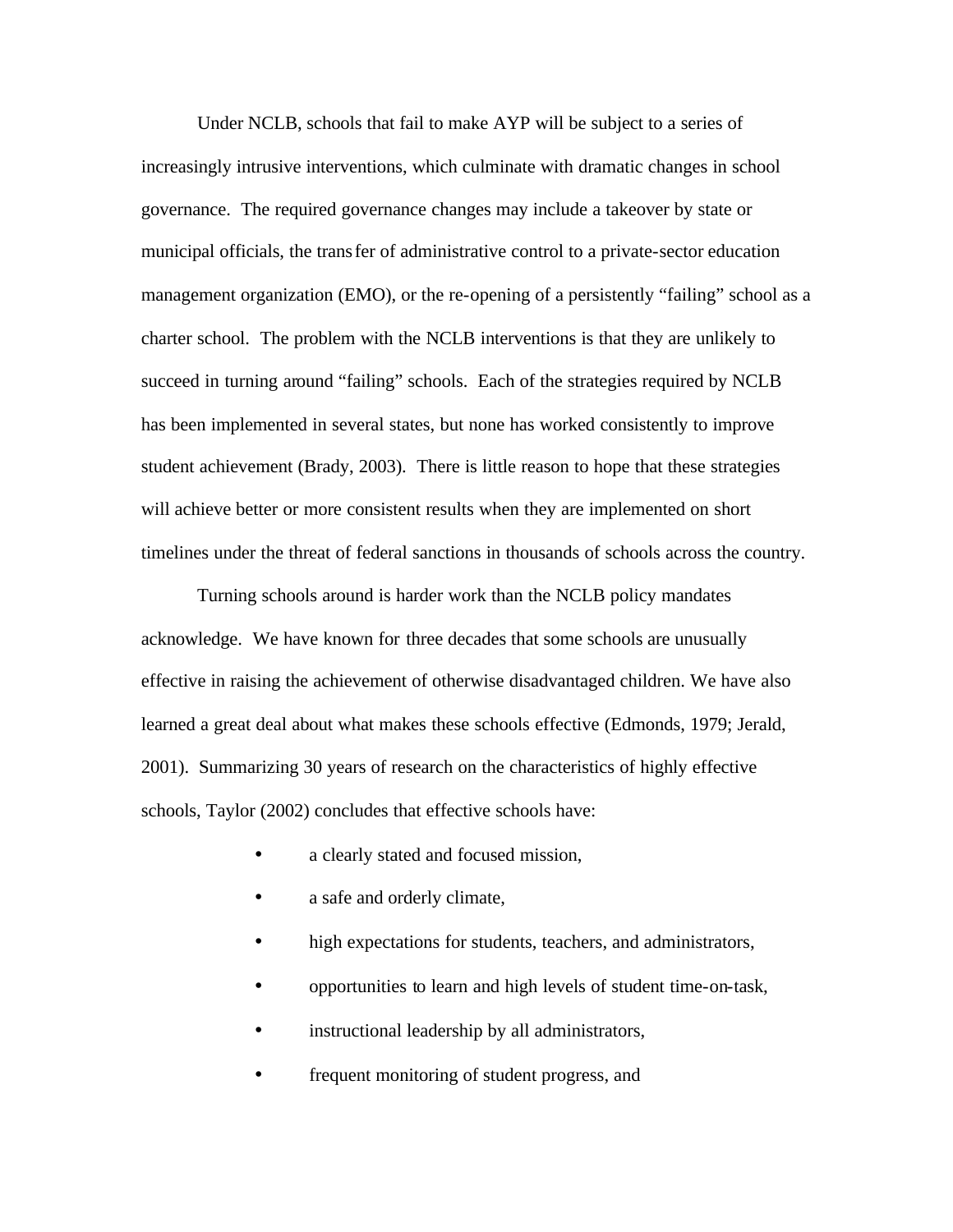• a positive home/school relationship.

Despite more than a generation of robust findings on the attributes of effective schools, however, the process through which previously ineffective schools become effective remains mysterious. The wide range of attributes that characterize unusually effective schools suggests that turning a "failing" school into an effective one is a complicated task, under the best of circumstances.

We cannot simply rely on "failing" schools to turn themselves around. Though many schools have actively and skillfully engaged in whole school reform (with models such as Accelerated Schools, Comer, and America's Choice), there is no reason to believe that most "failing" schools have the knowledge or capacity to pull themselves up by their bootstraps, even when faced with state sanctions (US Department of Education, 2001). As Elmore and Burney (1997a) have noted, "if schools knew what to do they would be doing it."

At the same time, the distance between the agencies of state government and individual schools creates serious impediments for direct state intervention (Wong & Shen, 2001). School improvement is a local and idiosyncratic process, requiring the active engagement of local educators if it is to succeed. Standardized strategies must be adapted to the unique circumstances of individual schools. States cannot possibly acquire the context-sensitive information they would need to monitor and support educational change in the dozens and perhaps hundreds of schools that will be designated for intervention under NCLB.

Successful strategies for improving teaching and learning in "failing" schools will therefore require the involvement of intermediary institutions. Recent work has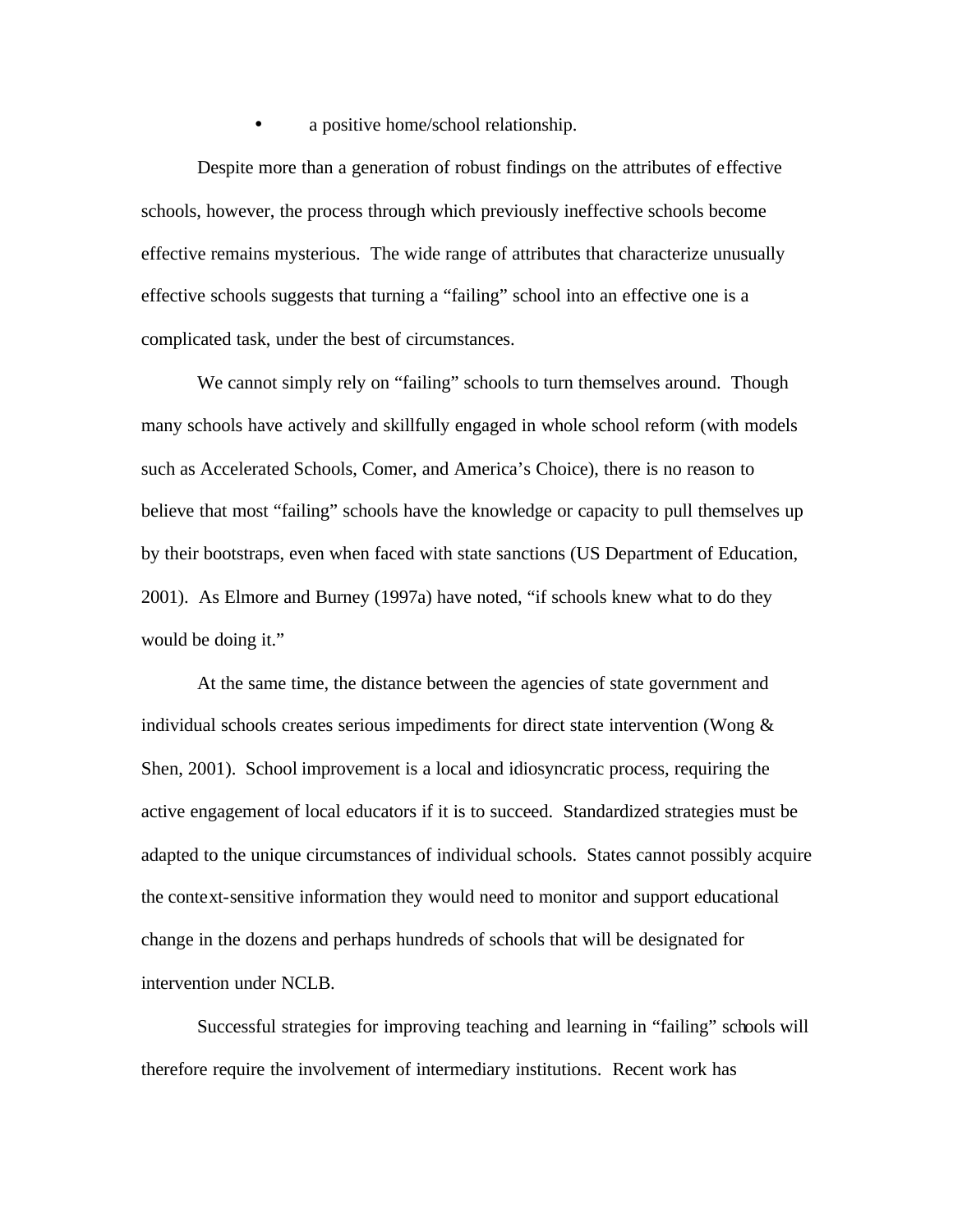emphasized the role of the school district in supporting instructional improvement (Elmore & Burney, 1997a; 1997b; Hightower, 2002; Spillane, 2001). The district is not the only candidate for this role, however, and under many circumstances it may not be the best candidate. Other possibilities include regional educational service agencies (ESAs), for-profit education management organizations (EMOs), universities, and local governments.

In this paper we assess the comparative advantage of various intermediary institutions in addressing the challenge of turning around "failing" schools. Our analysis frames the question as one of "institutional choice" (Clune, 1987); which intermediary institutions are best suited to support improvement in teaching and learning in "failing" schools? Our theoretical analysis highlights capacity, scale, and trust as the key determinants of the relative efficiency of different intermediary institutions. We establish an evaluation framework based on these elements, and then illustrate its application by drawing on previous research to assess the relative merits of different intermediary institutions that might be called upon to turn around "failing" schools.

# II. Theoretical Framework

Our analysis of institutional choice takes efficiency as its normative criterion. Efficiency is measured by the ratio of useful output to total input in a production system. In schools, for example, efficiency can be defined in terms of the quantity of desired educational outcomes (mathematics achievement, high school graduates) produced for a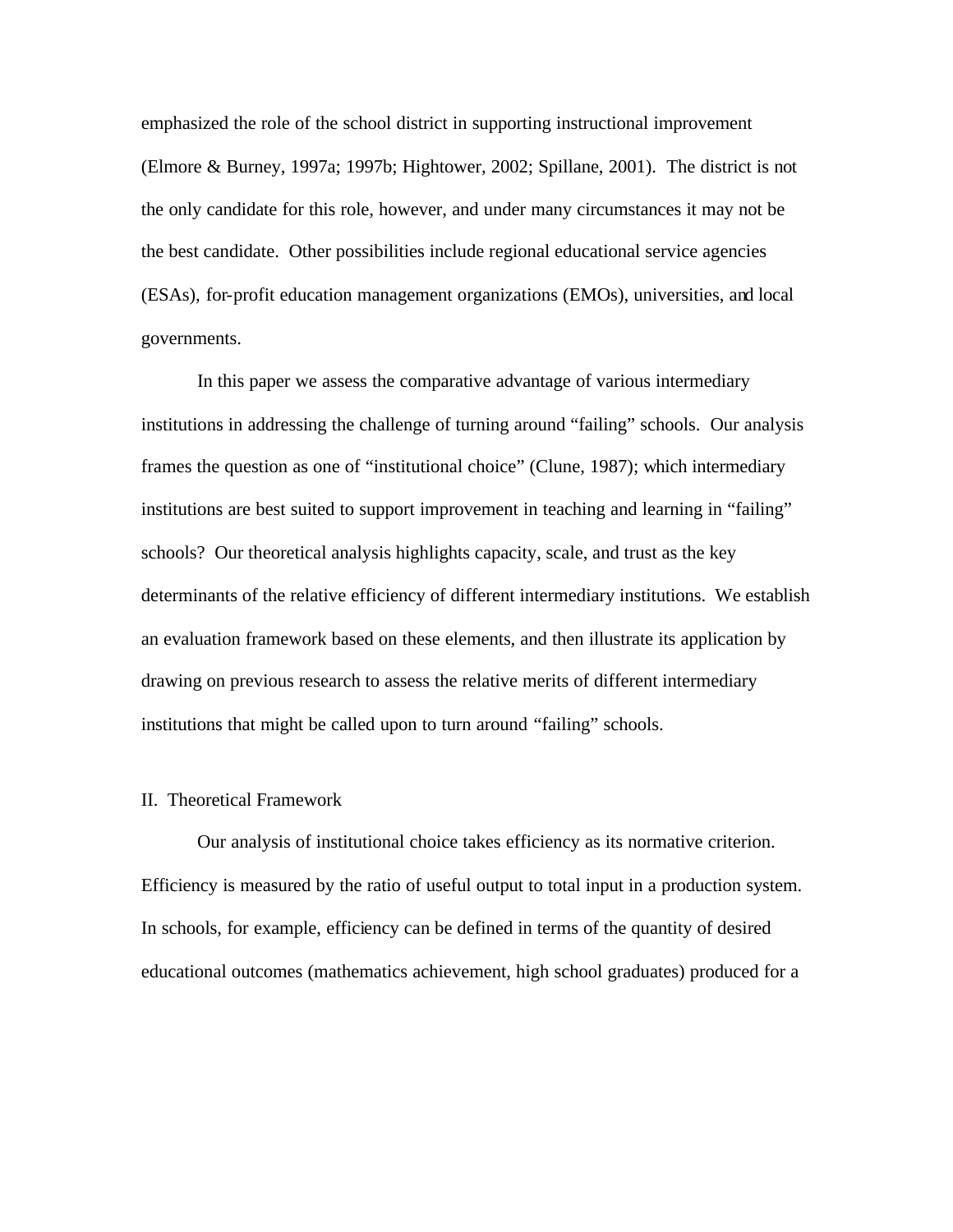given outlay of resources.<sup>2</sup> The relative efficiency of different policies and practices turns on their ability to bring about improvements in these outcomes while reducing (or at least not increasing) costs. Efficiency is the dominant evaluation standard in the field of policy analysis, but it is especially pertinent for educational policy, given widespread concern about inefficiency in public schools' use of resources.

Despite nearly forty years of research, economists remain far from the goal of specifying the most efficient production process for schooling (Coleman, 1965; Burtless, 1996; Hanushek, 2002). If the educational production function were known, the selection of intermediary institutions to assist "failing" schools would not be problematic. Policymakers would simply choose those institutions most likely to implement the practices that were known to be most efficient. In the absence of detailed knowledge about the educational production function, however, policy-makers must adopt a different approach. We argue that their choice of intermediary institutions to improve performance in "failing" schools should turn on the relative ability of different institutions to strengthen key organizational attributes that have been established in the economics literature as efficiency enhancing.

This approach draws on Harvey Leibenstein's (1966) seminal theory of Xefficiency. Leibenstein argued that employee effort, information flows, and other organizational features of firms have far greater significance for efficiency than the allocation of inputs at the margin. Employee and employer behavior is governed by conventions, habits, and moral imperatives that generally place firms within rather than on their production frontiers. X-efficiency is attained through organizational changes that

 $\overline{a}$ 

 $2$  Equity turns on the extent to which improvements in educational outcomes are greatest for low-income families. Since poor children are disproportionately enrolled in poorly -performing schools, any reform that improves the efficiency of these schools is also likely to enhance equity.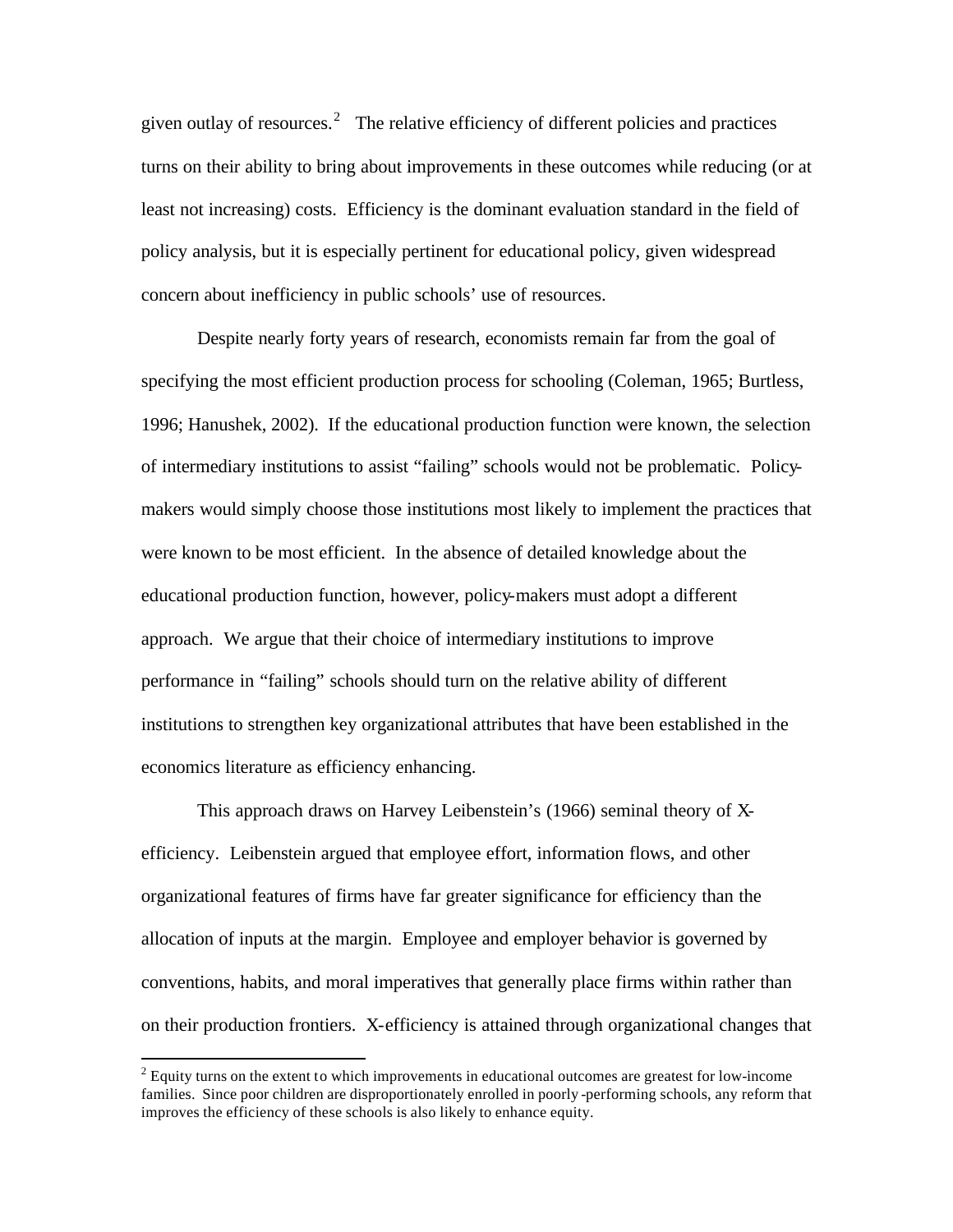increase the intensity and coordination of employee effort, rather than changes in the capital-labor ratio or plant design. Leibenstein's insights have been reinforced by extensive theoretical and empirical work by economists employing principal-agent, information, and institutional economics to analyze firm efficiency (e.g., Alchian and Demsetz, 1972; Williamson, 1985; Coase, 1998). Henry Levin (1997) argues that the concept of X-efficiency is especially relevant for strategies to improve the provision of public school services.

The economics literature highlights four characteristics of X-efficient firms. They have: (1) clear, measurable goals, (2) a collective commitment to attaining organizational goals, (3) ready access to information on their performance and (4) the capacity to evaluate this information and implement changes as necessary.<sup>3</sup>

As in other productive organizations, the establishment or enhancement of these attributes in "failing" schools is likely to improve efficiency. The question for policymakers, then, is how do alternative intermediary institutions rate in their ability to foster these attributes? The answer depends both on the characteristics of the intermediary institutions and on their relationships with the schools themselves. Our analysis models organizational efficiency as a function of three primary factors: capacity, scale, and trust.

# *Capacity*

The relative efficiency of different intermediary institutions in improving the performance of "failing" schools depends first of all on their capacity to guide and support change. The capacity of different intermediary institutions can be assessed along

<sup>&</sup>lt;sup>3</sup> The attributes of X-efficient firms and unusually effective schools (see above) are—not surprisingly parallel.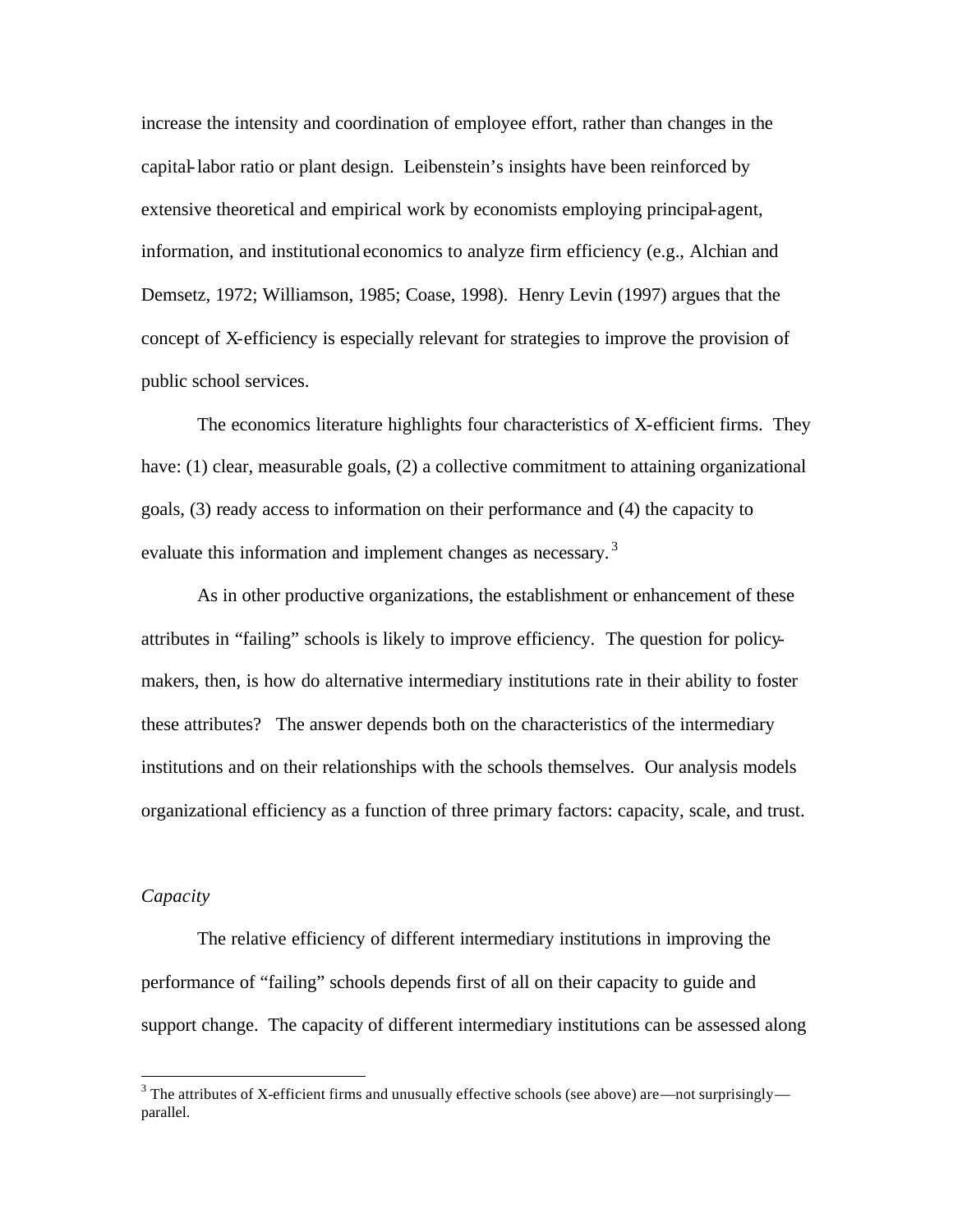two key dimensions, which we characterize as *technical expertise* and *local knowledge*. On the one hand, intermediary institutions must have expert knowledge and successful experience working with practitioners to diagnose, reflect on, and remedy problems of teaching and learning. On the other hand, intermediary institutions must have a firm understanding of local contexts, and the flexibility to adapt their responses to a school's distinctive circumstances.

*Technical expertise* in the core areas of teaching and learning is a necessary condition for the success of any intermediary institution's efforts to improve "failing" schools. The task of turning these schools around requires improved performance in what Elmore (1996) calls the "instructional core." Successful intermediary institution must have the capacity to change the way teachers and students interact around subject matter (Stein and D'Amico, 2002). Change in the instructional core requires teachers and principals to learn something new, and to change their professional practice. Intermediary institutions must have expert knowledge to guide and support this change.<sup>4</sup>

Technical expertise is translated into effective capacity only when it can be adapted to a school's local conditions. The capacity of successful intermediary institutions will therefore include *local knowledge* of a school's students and personnel, its history of curricular and instructional reforms, and relevant social and political forces within the district and community. Standardized approaches to school reform will not work unless they can be adapted to respond to the specific circumstances and needs of each individual school.

 $\overline{a}$ 

<sup>&</sup>lt;sup>4</sup> Lack of capacity is the main reason why schools cannot generally reform themselves. Their available expertise is fully deployed and insufficient to the tasks at hand: "If schools knew what to do, they would be doing it."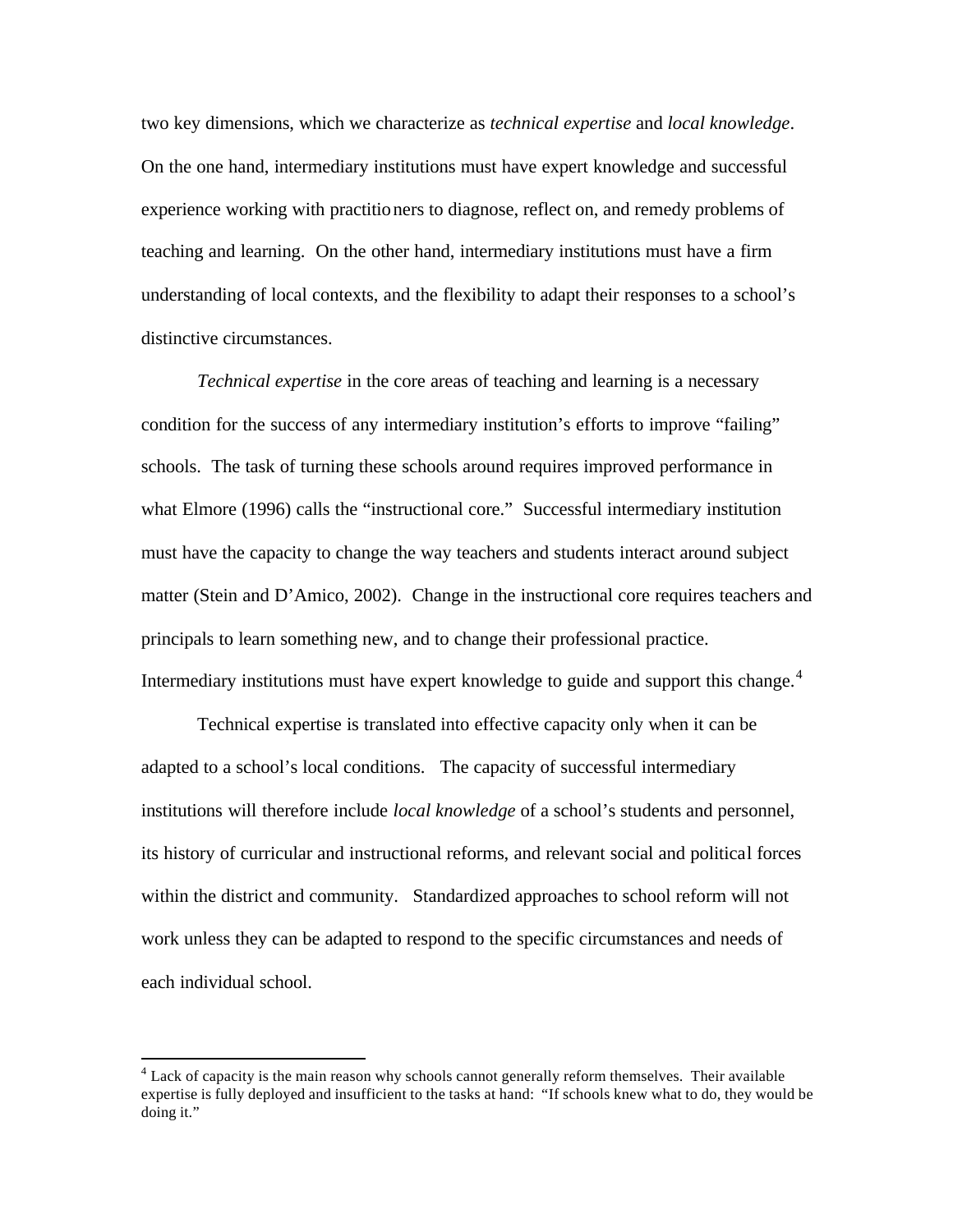Both forms of capacity—technical expertise and local knowledge—reside in the specialized knowledge of professional staff. The acquisition of this knowledge is costly. Intermediary institutions that employ staff who already possess this information will have an efficiency advantage over those that do not.

# *Scale*

The relative efficiency of different intermediary institutions in improving the performance of "failing" schools depends on the *size* of the institution and the number of schools and students it serves, and also on the geographical dispersion or *proximity* of the schools.

Two distinct sources of scale economies are associated with the size of an organization's operations. First, intermediary institutions that serve many schools can lower average costs by spreading fixed start-up costs, primarily those associated with acquiring capacity (knowledge), over more client schools. Second, as Adam Smith noted long ago, a primary determinant of a firm's productivity is its division of labor, which is limited in turn by the extent of its market. An intermediary institution that serves many schools can enhance its overall organizational productivity by hiring experts to perform specialized tasks in concert (e.g., data analysis, instructional training, leadership preparation, parent-school liaisons). Small organizations, including schools and most school districts, cannot employ specialists in these and other essential areas because the local demand for their services is too small to justify the additional expense.

Previous research on scale economies in education indicates that average pupil costs tend to be minimized at a district enrollment size of about 6,000 students (Andrews,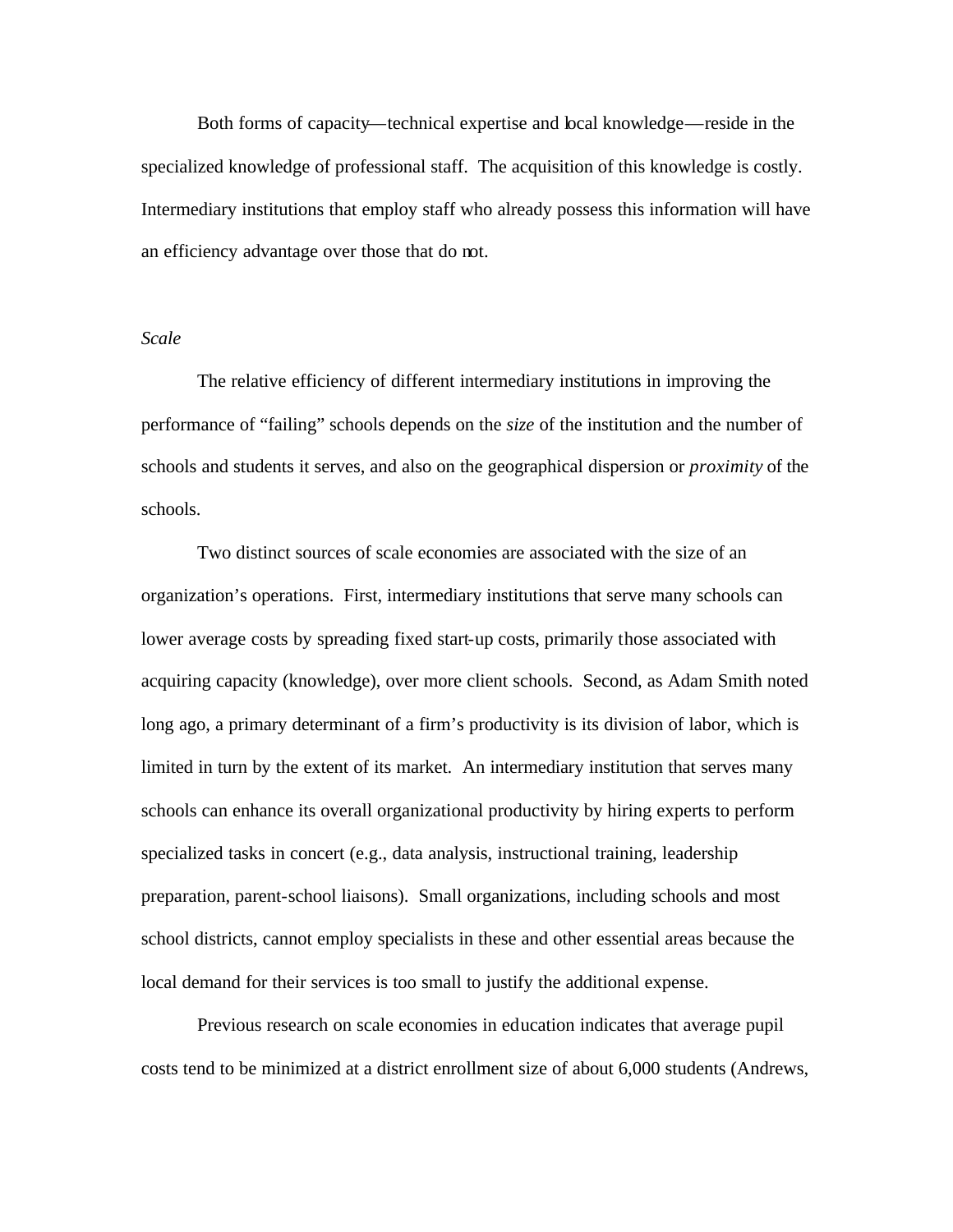Duncombe, Yinger, 2002). Nearly 90 percent of U.S. school districts enroll fewer than 6,000 students, which suggests that for most districts there is considerable potential scope for scale economies, especially in the areas of administrative and instructional support services.<sup>5</sup> These are the services that intermediary institutions could provide to "failing" schools.

Beyond reasonable boundaries scale economies will almost certainly begin to decline, and ultimately turn negative. If there were no diseconomies of scale, the optimal approach to the problem would require that state or even federal agencies respond directly to the needs of all "failing" schools. In fact, however, increasing size leads to the standardization of services, which precludes adaptation to the specific circumstances of individual schools.

Scale interacts with geography. *Proximity* matters. Operating in a geographically bounded area allows institutions to minimize travel and communication costs, and to accumulate knowledge about local circumstances. They can take advantage of local networks to share information and resources, to identify common problems, and to develop common strategies for addressing them. Agencies providing services to a geographically scattered set of clients will in contrast face higher opportunity costs associated with key personnel's travel time. They will also face difficulties in acquiring useful local knowledge and building trust among the schools and teachers with whom they seek to work.

*Trust*

 $\overline{a}$ 

 $<sup>5</sup>$  In contrast, there appears to be little scope for economies of scale in the provision of instructional services</sup> (primarily classroom instruction), beyond very small districts.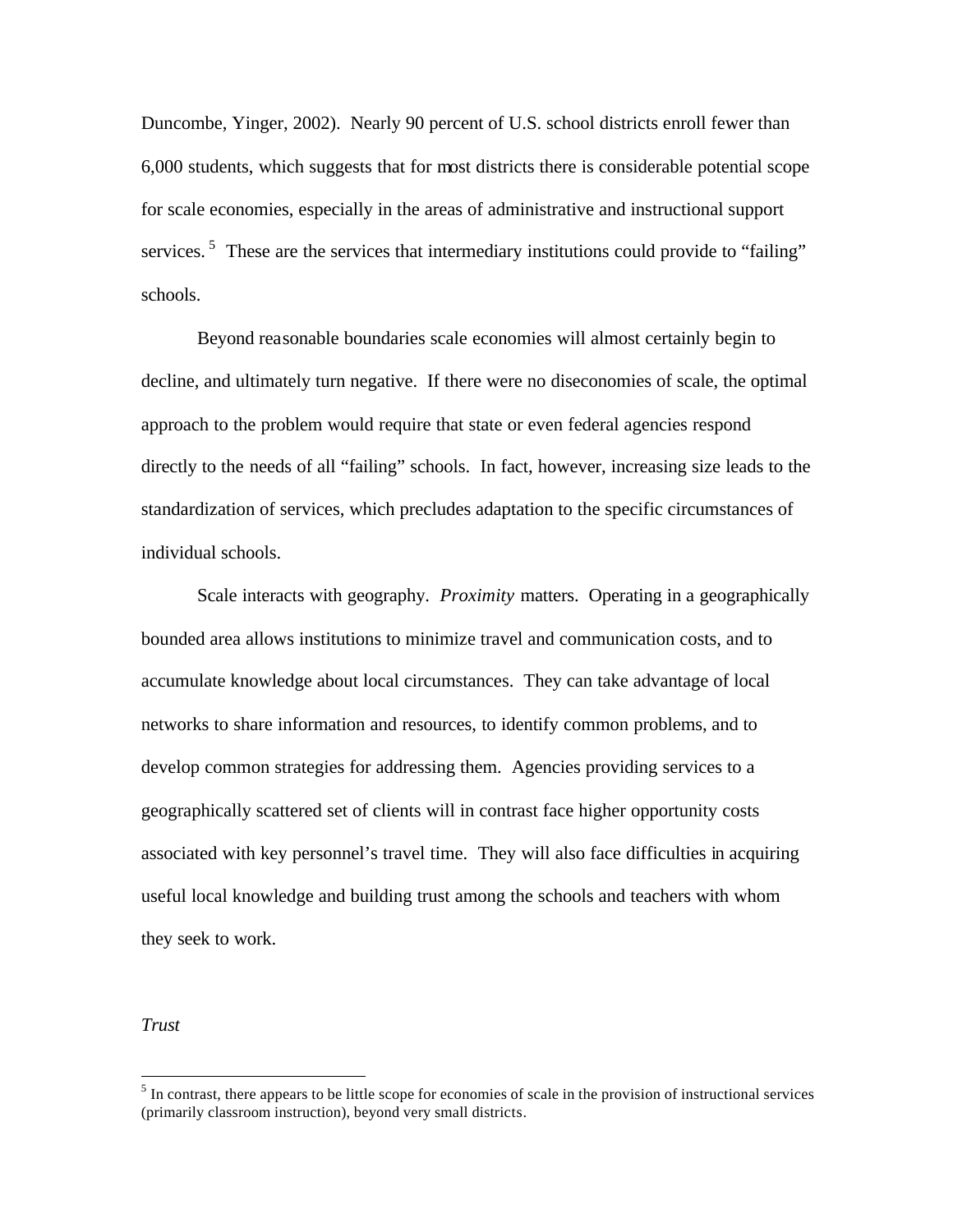There is growing recognition of the critical role trust plays in well functioning organizations (Coleman, 1990; Williamson, 1993). Nobel economist Kenneth Arrow (1974) describes trust as a "lubricant", greasing the way for efficient operations in organizations. Trust promotes effective communication, cooperation, and adaptability, which are the foundations for productive relationships in organizations. By facilitating an open exchange of information and teamwork, trust promotes the disclosure, diagnosis, and correction of problems before they are compounded.

As trust declines the cost of doing business increases. People must engage in selfprotective actions and continually guard against the opportunistic behavior of others. Rules proliferate as an inferior and often counterproductive substitute for trust as a means to keep participants in line. The loss of trust may be especially damaging in organizations where efficient performance relies on employee discretion and judgment, including schools.

The literature on trust suggests several predictions about circumstances that are likely to influence the level of trust within or between organizations. First, trust is strengthened when parties have ongoing relationships in which their interactions demonstrate benevolence, support, and concern. Second, people have less incentive to act in a trustworthy manner when there is uncertainty about the durability of their relationship. Third, trust is easier to establish and maintain where the parties share congruent values (Sitkin and Roth, 1993). Once people have evidence that leads them to perceive incongruence in values, distrust is likely to emerge. Fourth, trust is easier to establish and sustain when a party has a good reputation, especially among peers. Reputational networks can initiate cycles in which trust is strengthened or undermined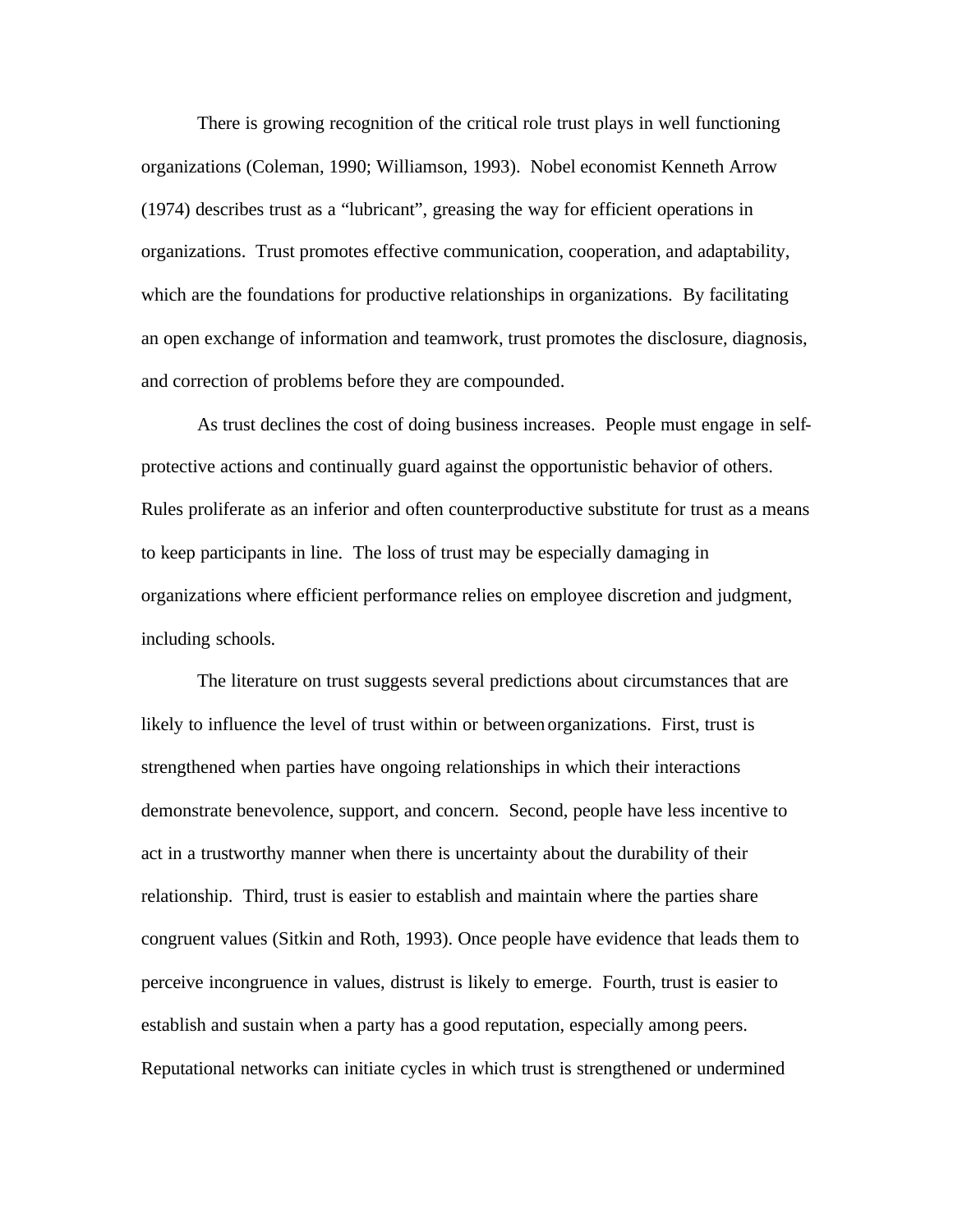through stories that are told and retold. Fifth, trust is more difficult to establish when parties do not enter into a relationship freely, but rather under pressure or compulsion. Sixth, organizational trust is promoted when the behavior of those in authority positions is characterized by (a) consistency, (b) integrity, (c) concern, (d) open communication, and (e) a willingness to share control (Tschannen-Moran and Hoy, 2000).

There is growing evidence that trust is important not only for the smooth functioning of schools, but also for increasing student achievement. Schools where administrators, teachers, and parents trust one another and rely on one another to achieve common purposes are likely to perform better than schools where these conditions are absent (Bryk & Schneider, 2002; Hoy, 1992; Tarter et al., 1995; Goddard, et al., 2001). In contrast, establishing or maintaining trust may be a serious challenge in schools that are (or have been designated as) "failing." When teachers and administrators feel threatened, or accountable for problems beyond their control, they may be reluctant to cooperate with one another or external partners to make necessary changes in employee work routines or personnel.

The importance of trust to the improvement of student achievement in "failing" schools can scarcely be overstated. Significant improvements in school performance will require changes in how the school is organized, and in how teachers work. These changes may include cutting jobs for teachers and other staff; altering the way administrators share power with teachers and parents; adopting new materials and teaching practices; and figuring out creative ways to engage students and parents respectfully. If student achievement data are to be transformed into teaching knowledge, there must be a trusting learning environment for practitioners (Petrides & Guiney, 2002).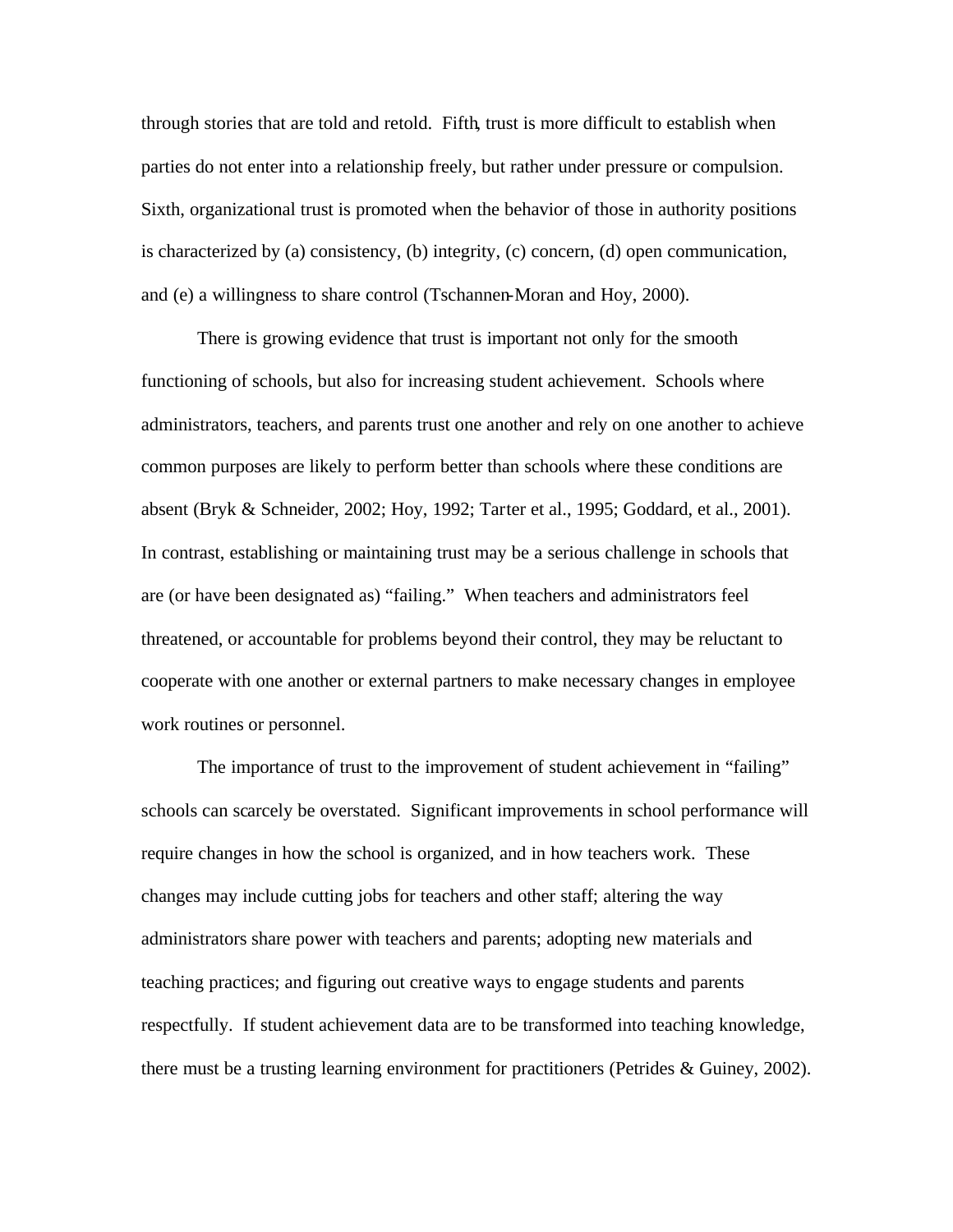In short, trust may help schools do the same work better, but new and more challenging work cannot be done in the absence of trust.

III. Applying the Criteria for Institutional Choice

In this section we evaluate five intermediary institutions on the criteria of scale, capacity, and trust as these pertain to assisting schools to improve teaching and learning. These institutions are school districts, state and local governments, universities, private sector education management organizations (EMOs), and education service agencies (ESAs).

# School Districts

 $\overline{a}$ 

School districts are the most likely candidates to do the work of turning around "failing" schools. These schools fall under the direct authority of district administrators, who are consequently in a strong position to amend rules, change procedures, and redistribute resources in order to turn them around. Many large districts employ specialized professional staff with the expertise and local knowledge to provide effective assistance.<sup>6</sup> The available evidence nevertheless suggests that relying on school districts to bring about improvement in the performance of "failing" schools is unlikely to bear much fruit.

Recent scholarship has documented the ways some districts have helped to turn around "failing" schools through instructional improvement (Elmore & Burney, 1997a, 1997b; Hightower et al., 2002; Spillane, 2001). Scholars highlight the cases of Community District #2 in New York City and San Diego as evidence that districts can act

 $6$  Most districts, however, are too small to provide this type of support.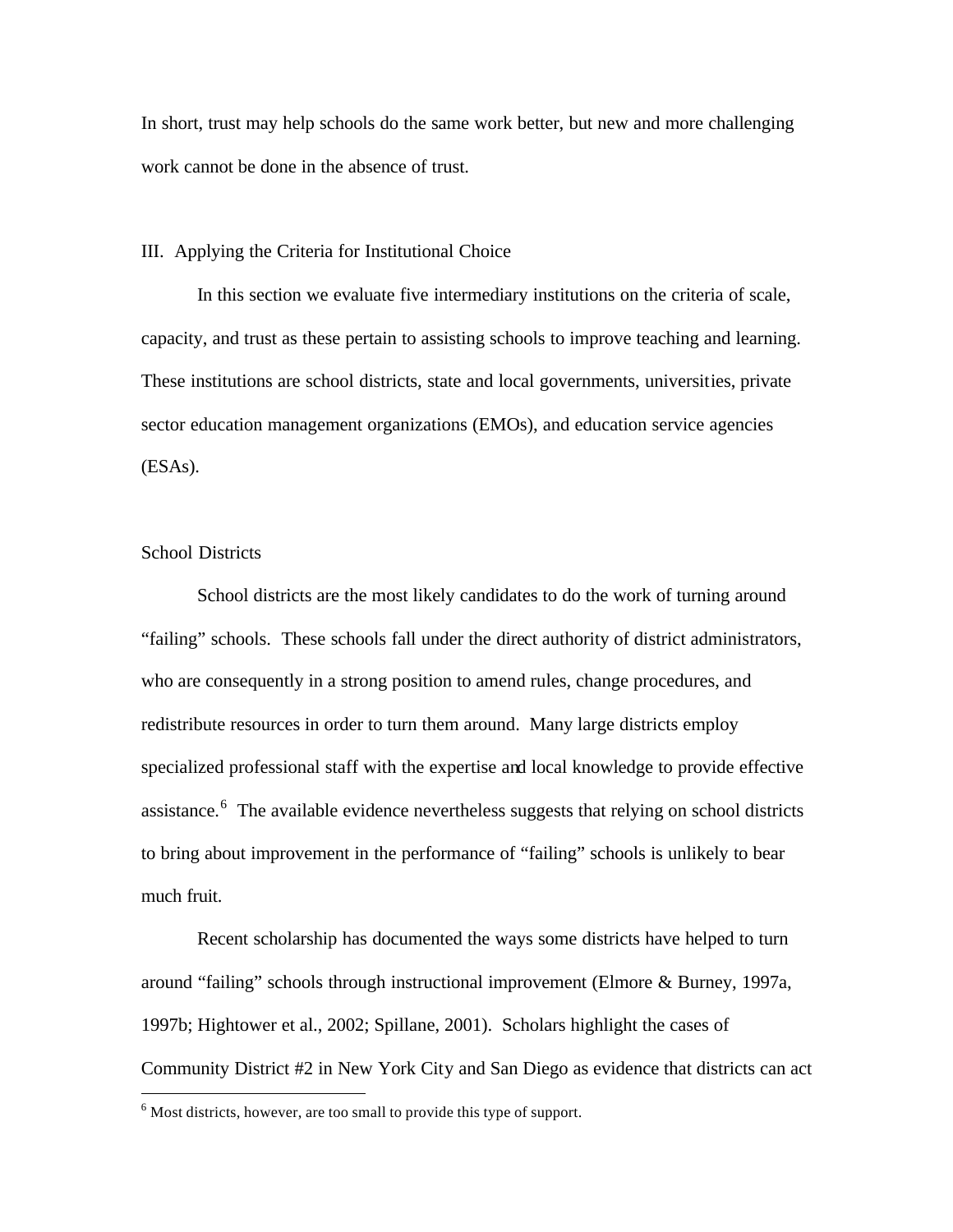as "agents of instructional change" (Elmore & Burney, 1997a; Hightower, 2002). In these two districts the central office was downsized and reorganized and money was reallocated, with the goal of building capacity to support improved instruction. Principals were retrained, and teachers were assigned to work with peer coaches. The San Diego reforms are still young, but the changes in Community District 2 have produced improvements in student achievement (Elmore & Burney, 1997b). In addition to these large urban districts, Wechsler (2001) and Snyder (1998) have described successful efforts in two smaller districts to create communities of learners and to build support structures that enable those communities to improve teaching and learning

This small handful of success stories stands in contrast to a large body of research that argues that districts are generally ill prepared to support improvement in "failing" schools (Cohen & Hill, 2001; Spillane, 2000). The available evidence suggests that few districts have the capacity to implement the kinds of deep reforms that led to improved performance in Community District #2 (Desimone, Porter, Birman, Garet, Yoon, 2002).<sup>7</sup> Most lack the technical expertise needed to bring about lasting improvements in teaching and learning, either because they are too small to hire specialists or because they do not know how to assemble appropriate expertise. In addition, according to Massell and Goertz (1999), "only a few [districts demonstrate] a deep commitment to professional learning," which is a prerequisite for improved instruction (Cohen, 1990; Cohen & Hill, 2001).

 $\overline{a}$ 

 $7$  The success of the reforms in Community District #2 hinged on the ability of the superintendent to gather outside experts to train teachers within the district, and also on the opportunity to reassign teachers and administrators to other schools and districts in the New York City system. Most school districts can only envy the conditions that supported these reforms.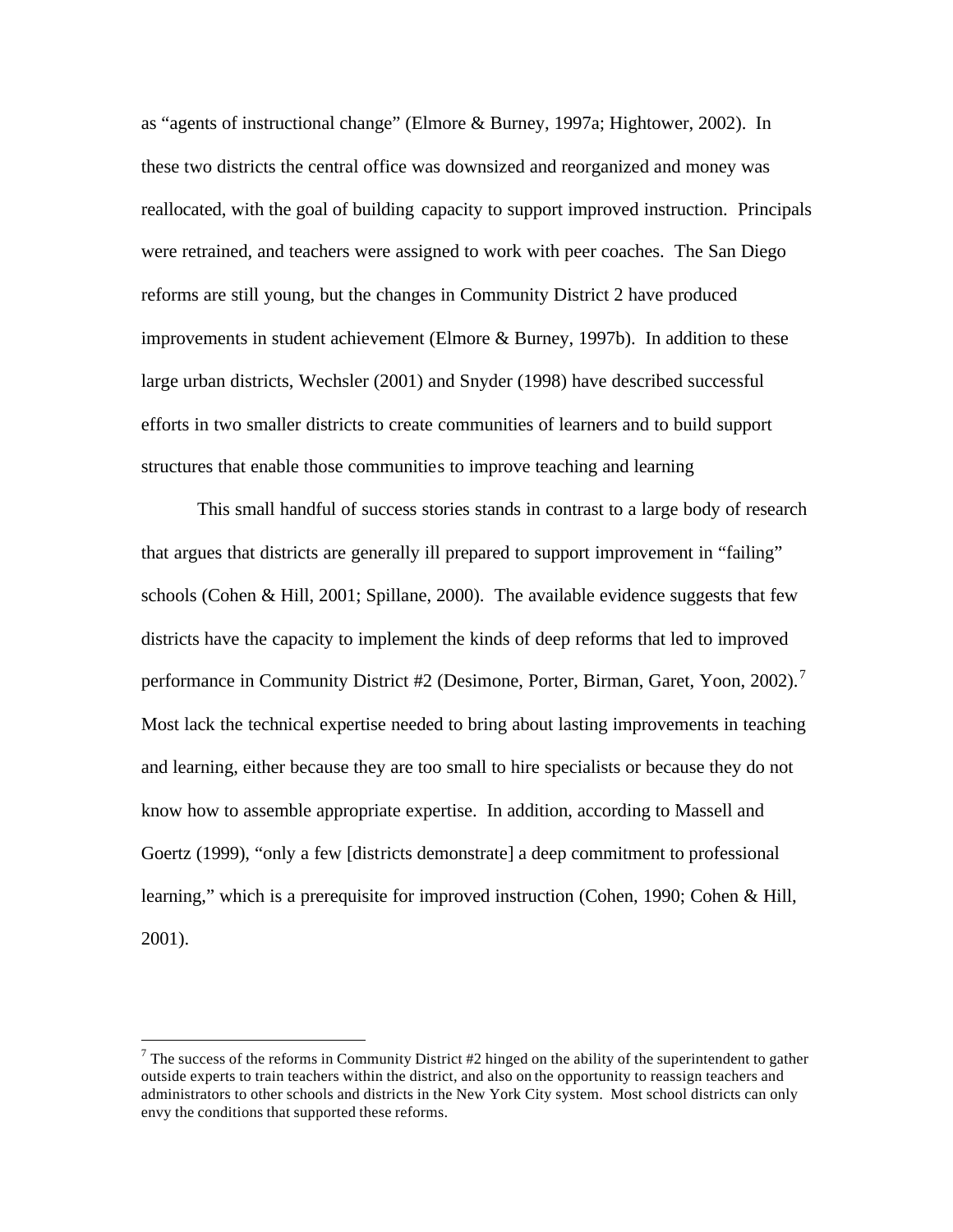Struggling schools are often in struggling districts, which are characterized by a long history of failure (Tyack & Cuban, 1995). In these districts, it is extremely difficult to build the trust that would be necessary to improve instruction. Educators in schools perceive district administrators as adversaries, instead of reliable partners who are prepared to engage in shared decision-making. District administrators in turn are reluctant to decentralize authority to schools (Resnick and Glennan, 2001), which prevents local educators from making the kinds of systemic changes that might improve teaching and learning.

Rich (1996) and Hess (1999) argue that local politics creates incentives for districts to engage in behavior that is antithetical to improving teaching and learning. Hess notes the pressure on school districts "to initiate a great deal of activity," whether productive or not, as evidence of energetic and committed leadership in the face of intractable problems. "Policy churn" takes the place of improved performance. One key outcome of "policy churn" is the erosion of trust and commitment among teachers and other system professionals, who cease to believe that new policy initiatives will persist long enough to make a difference for students and schools. Rich argues that "school cartels" made up of administrators, activists, and union officia ls resist efforts to change "governance, institutional structures, and personnel." Instead, they steer policies in directions that are unlikely to disrupt established routines, and equally unlikely to improve teaching and learning.

In summary, school districts are the most obvious candidates to assume responsibility for turning around "failing" schools. The strategies that school districts could adopt to accomplish this goal are increasingly well known, but their track record in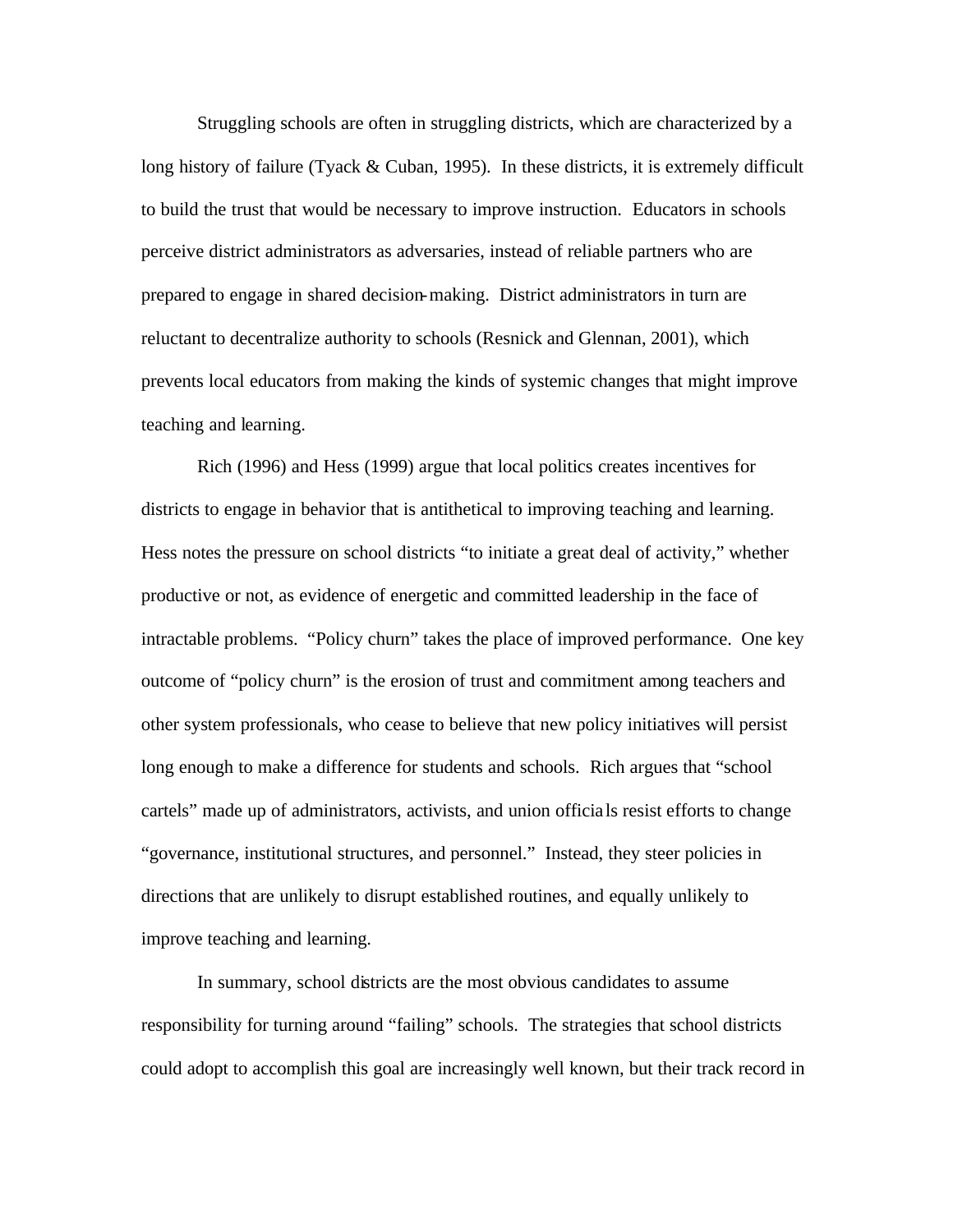improving performance in these schools is poor, for several reasons. Most districts are too small to offer effective assistance, and few are able to marshal the breadth and depth of technical expertise that is needed to bring about lasting improvements in teaching and learning. In other cases, the best efforts of district administrators are undermined by political turbulence, or by long histories of "policy churn," broken promises, and a consequently deep distrust on the part of local educators.

# State and Local Government

Lacking confidence in school districts' efforts to turn around "failing" schools, several state governments have sought to shift administrative control of local education systems from school boards to other agencies. On the one hand, some states have taken over school districts themselves. The first state takeover occurred in 1989 in Jersey City, N.J. In the years since, states have taken over other school districts including Compton, California; Hartford, Connecticut; Lawrence, Massachusetts; and Newark and Paterson in New Jersey. On the other hand, states have assigned administrative control over the education system to mayors in cities including New York, Chicago, Boston, Cleveland, Baltimore, Detroit, and Oakland. Efforts to improve the performance of "failing" schools by shifting administrative control have achieved only limited success, for a number of reasons.

# *State takeovers*

In some important respects, the agencies of state government are strong candidates for turning around "failing" schools. They have the authority to demand change, and the power to reallocate resources to support (or punish) specific schools and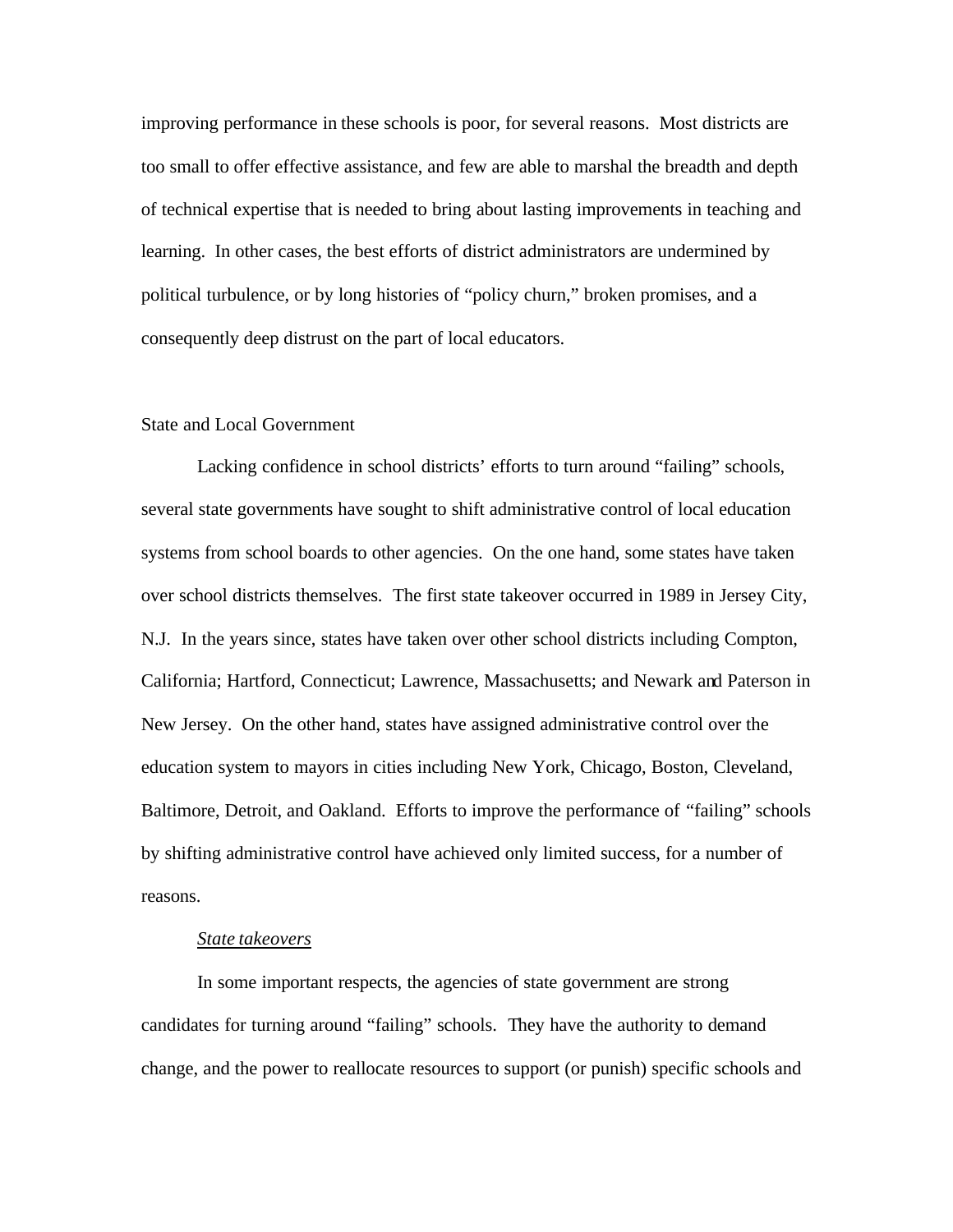school districts. They have demonstrated success in establishing political and fiscal stability and integrity in troubled districts (Wong & Shen, 2001). In addition, many state education agencies can marshal an impressive stock of technical expertise on issues ranging from curriculum design to professional development (Massell, 1998). They operate on a scale that allows them to employ specialists, and to spread the costs of technical assistance over large numbers of clients.

At the same time, however, direct interventions by state agencies to improve performance in "failing" schools face a number of critical obstacles. First, state education agencies typically serve hundreds of districts and thousands of schools, most of which are geographically distant from the capital. They consequently have little local knowledge of schools and communities. Under these circumstances, political and bureaucratic exigencies make it difficult for them to tailor their interventions to the specific local needs of individual schools and districts. Second, state interventions in local school districts are almost invariably triggered by crisis, so school districts rarely enter into a relationship with the state freely or as a partner. The consequent lack of trust may require state officials to overcome deep local resistance in order to establish the legitimacy necessary to assist "failing" schools.

Even if these obstacles can be overcome, the capacity of state education agencies to provide assistance is declining because of a decrease in manpower and an increase in policy demands. Research in eight large states found that three departments of education had experienced 25-50 percent cuts in personnel over the last decade, and that none of the eight states had added staff in order to cope with new accountability and assessment requirements (Massell, 1998). Given severe budget shortfalls and the new burdens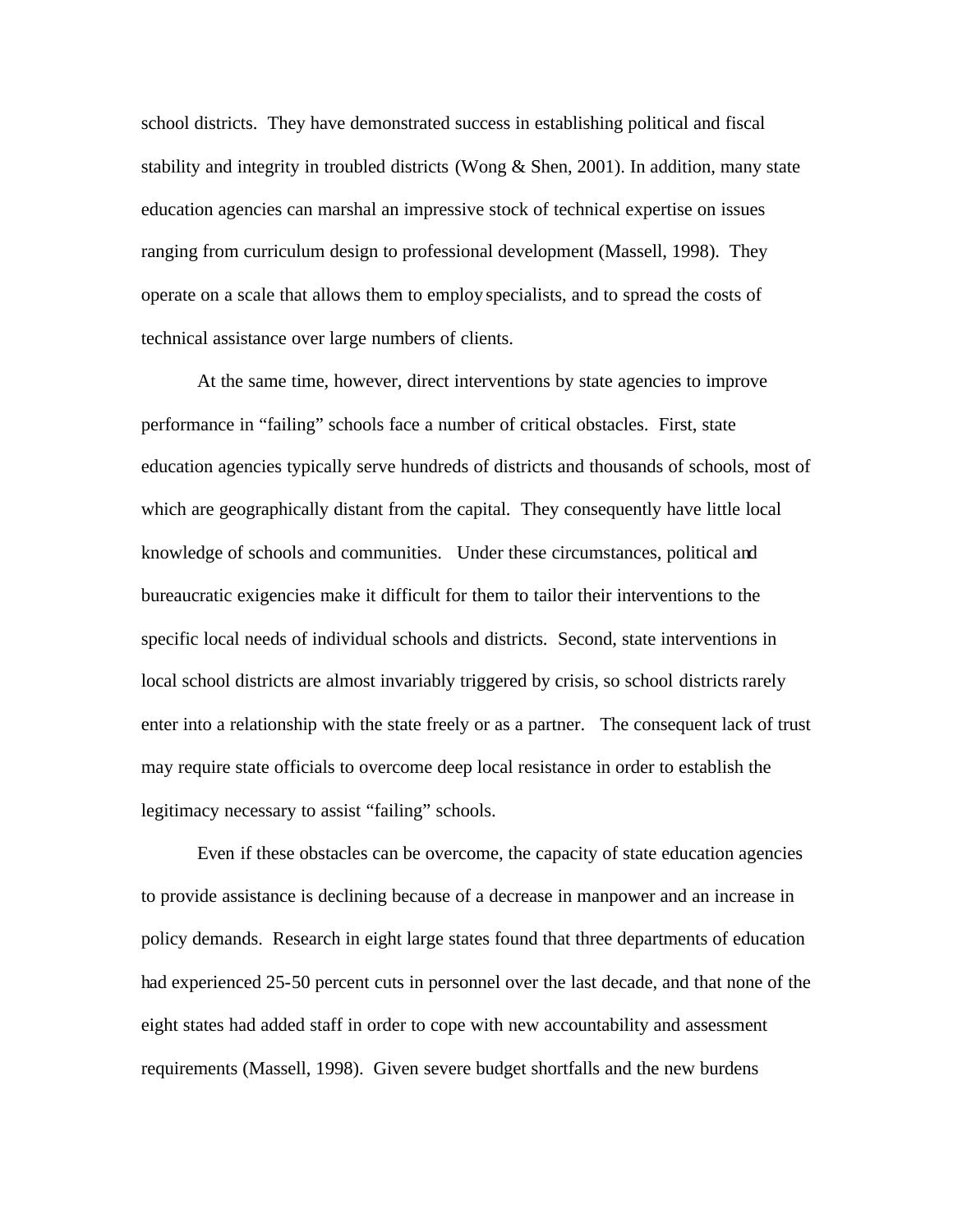imposed by NCLB, few states are likely to have sufficient capacity to provide effective direct assistance to "failing" schools.

#### *Mayoral control*

An alternative candidate for assisting "failing" schools is the mayor. In contrast to state education agencies, mayors are geographically close to the schools. City boundaries are often coterminous with school district boundaries. Mayors have deep local knowledge, and their familiarity with local actors and their understanding of local politics can be useful in building trust among local educators. Many urban school districts are large enough to support the employment of specialists in key areas of need.

The most obvious barrier facing mayors, however, is their lack of knowledge about schools, teaching, and learning. Staffed by non-educators, mayors' offices do not possess the expertise that is essential for improving student performance (Kirst, 2002). Mayors control a variety of city resources, including such things as parks and recreation resources and housing and health programs. They can marshal these resources in ways that support schools and enhance administrative efficiency, but the kinds of resources that would be needed to significantly improve academic achievement are not in the mayor's office. To bring about deep changes in the way schools operate mayors must either build this technical capacity from scratch, or else rely on other agencies—including current school district personnel—to provide expert knowledge.

An additional problem with mayoral takeovers is that most mayors—like most school boards—are deeply embedded in a turbulent political environment. The political turmoil that is often associated with a mayoral takeover of local schools can present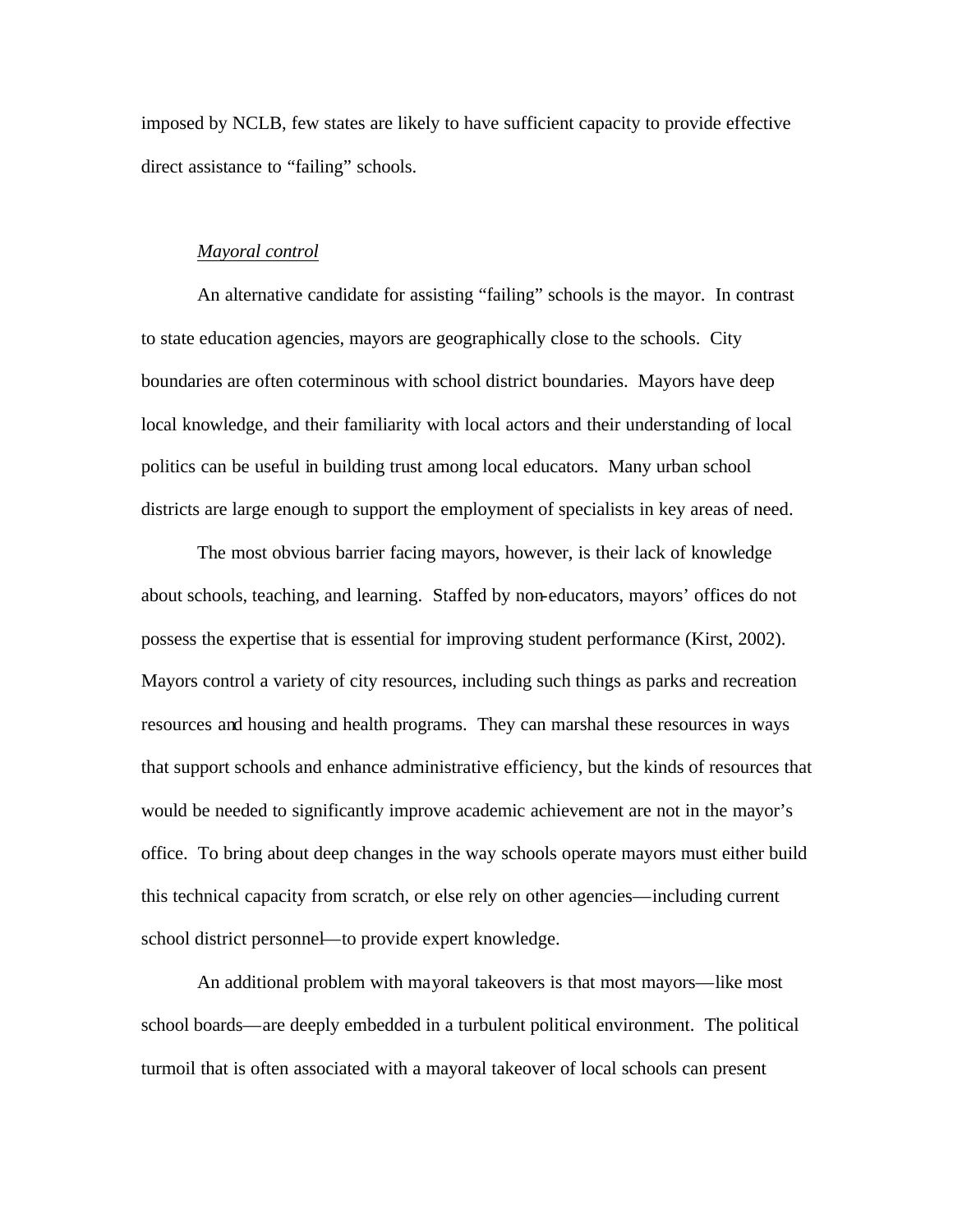serious obstacles to accomplishing the academic improvement that would justify the takeover (Kirst, 2002; Wong & Shen, 2001). In cities including Detroit, Compton, and Lawrence mayoral takeovers of the local school system generated a great deal of political opposition. Partly as a result, seven years elapsed in Compton before student achievement scores improved at all. In the four years since the mayoral takeover in Detroit, test scores have fallen steadily. Many mayors serve less than seven years, and it may consequently be difficult for them to sustain the political and technical support needed to bring about lasting improvements while bearing the burden of continued "failure" in local schools.

# Universities

Universities are another intermediary institution that might be nominated to provide assistance to "failing" schools. Universities often have a rich stock of highly specialized technical expertise embodied in their faculty and staff, which could be deployed to assist relatively large numbers of schools. Many universities have a history of working with districts to train pre-service teachers, and many local educators are alumni. These prior interactions should help to establish a reservoir of trust between universities and public school educators.

There are a number of serious problems that universities must overcome if they are to assist "failing" schools, however. First, the reservoir of trust between colleges of education and public schools is often extremely shallow. Distrust often arises from disagreements about technical expertise (Lanier & Little, 1984). University faculty may be tempted to portray themselves as more knowledgeable than educators in the schools,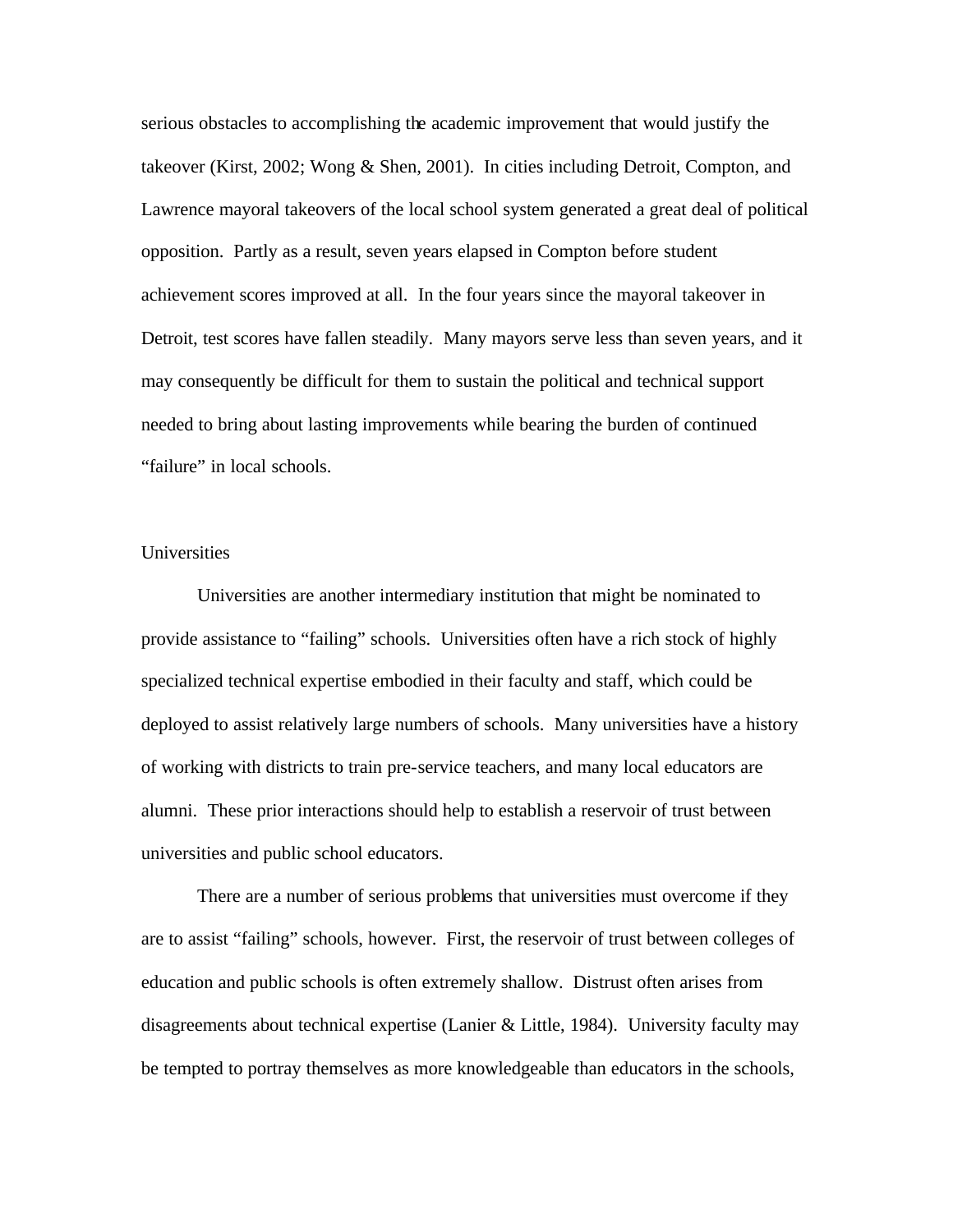and to regard classroom teachers as needlessly committed to low expectations and routinized instruction. For their part, K-12 teachers and staff often characterize university faculty as prisoners of the ivory tower, lacking the knowledge and skill to teach effectively in the increasingly complex world of public education. Two decades of experience with professional development schools make it clear that universities have a difficult time supporting improvement in teaching and learning (Valli, Cooper, Frankes, 1996).

Universities also have less useful capacity than may at first appear. The expertise that resides in universities is often different from the expertise necessary to carry out the work of improving "failing" schools. Only a small part of the research conducted by university faculty is directly relevant to immediate problems of teaching and learning. Some faculty members may have taught in K-12 schools at some point, but few are expert teachers and even fewer have participated in the arduous process of turning around a "failing" school (Lanier & Little, 1984). Moreover, there are few institutional incentives that would encourage university faculty to choose to work with "failing" schools.

# Education Management Organizations

EMOs are another potential intermediary institution to assist "failing" schools. NCLB designates EMO management as one of the possible governance changes required for schools that fail to meet their AYP targets for five consecutive years. The EMO industry has grown in recent years. By fall 2002 there were roughly 50 companies managing over 400 schools in 23 states plus the District of Columbia. The individual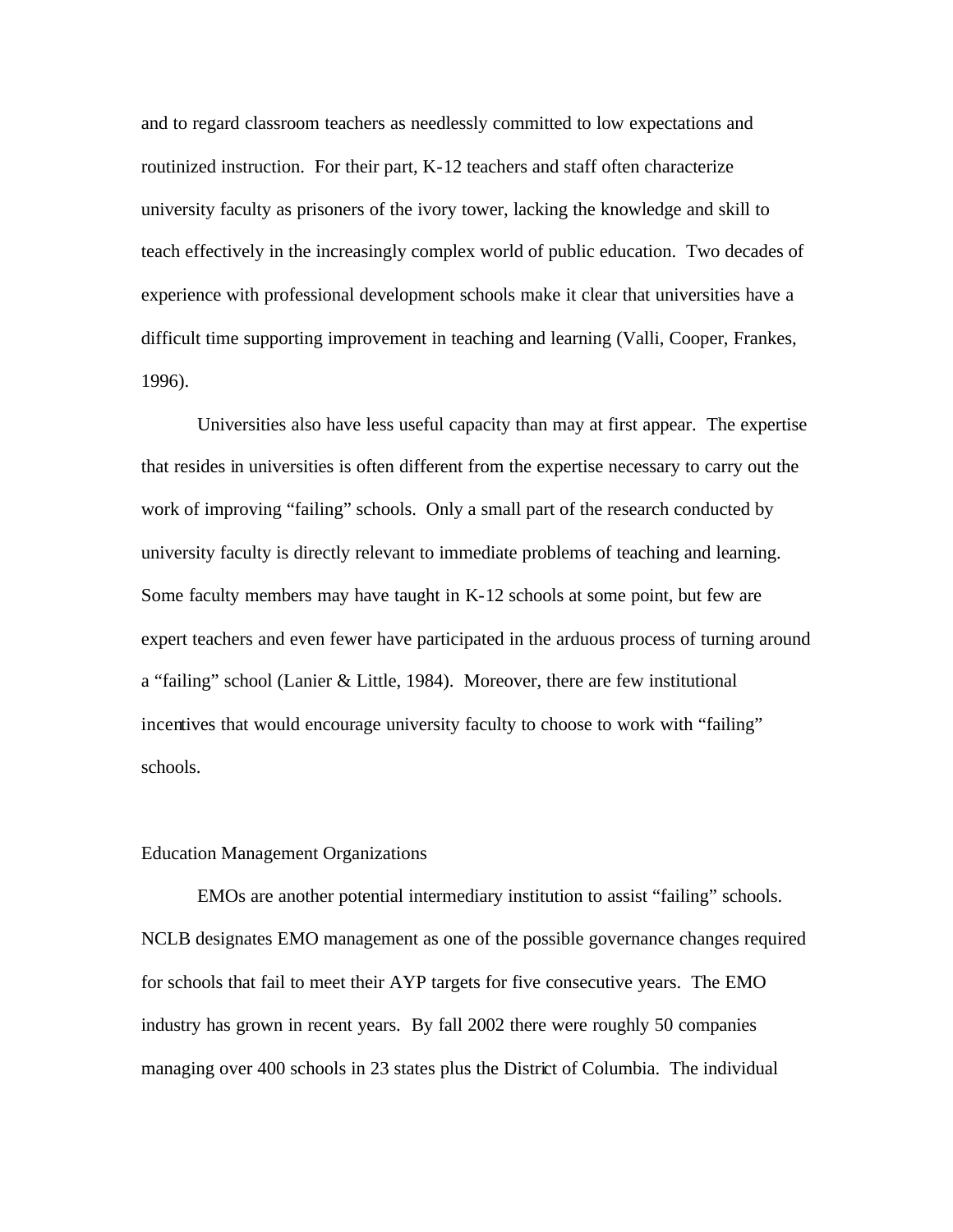companies that comprise the for-profit school management industry are heterogeneous. Some offer a menu of specific services from which contracting schools can select (e.g., bookkeeping and payroll, operations and maintenance). Increasingly, however, companies offer whole school designs including curriculum, instruction, assessment and management practices that are implemented with little variation in all of a company's schools.

The K-12 for-profit education contracting market is composed of two distinct segments: charter schools and school district contracting. Charter schools are the largest segment, representing over three-quarters of all EMO-managed public schools. Most EMOs are very small firms operating exclusively in the charter sector. About two-thirds of all EMOs manage one to three charter schools. Entry into the district-contracting market segment has to this point proven to be much more difficult. Only four companies currently manage traditional public schools, and a single one—Edison Schools—operates over 80 percent of the district schools that are managed by for-profit firms.

Some of the differences in contracting arrangements in charter versus traditional public schools are relevant in anticipating the prospects for EMOs to successfully turn around "failing" schools. In charter schools, firms typically enjoy greater autonomy to hire and fire teachers, set salaries, and implement their programs. District contracting, however, presents much more difficult administrative and political constraints. EMOs typically must work with elected school boards, existing school employees and their unions, and offer a full complement of educational services. These features restrict EMOs' flexibility and raise the cost of managing district as compared to charter schools. Thus far no EMO has been able to turn a profit operating traditional public schools. The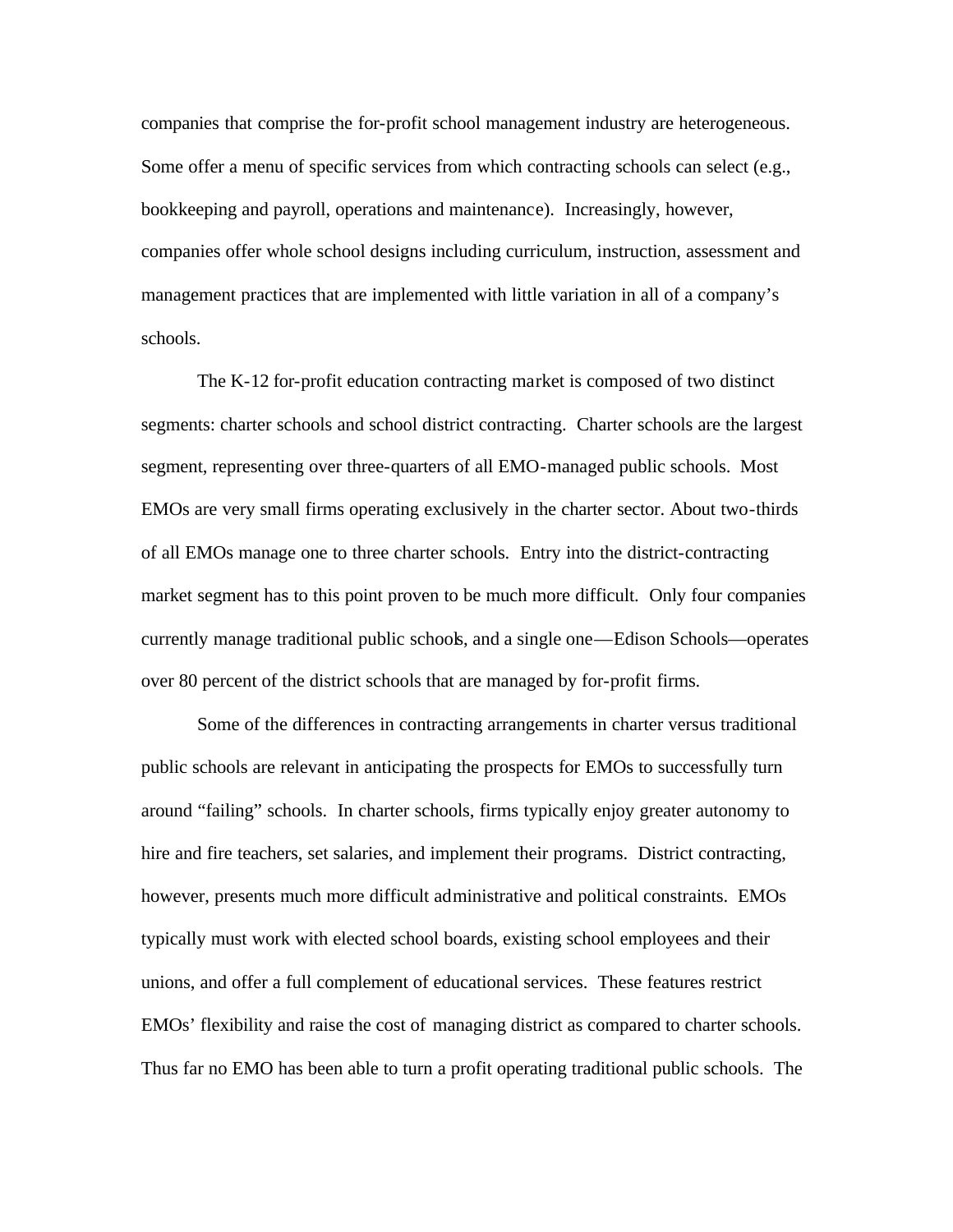record suggests that in order for private management of traditional schools to be profitable, EMOs will either have to receive more generous funding than regular public schools, or they will need the authority to implement the sort of cost-cutting strategies feasible in charter schools.<sup>8</sup>

Regardless of whether private management of public schools becomes profitable, EMOs might still fulfill a more modest role of providing advice and assistance to "failing" schools. As with the case of mayoral and state takeovers, EMOs may hold promise for bringing about improvements in school financial management and administration.<sup>9</sup> It is at least unclear whether EMOs possess an advantage over school districts in their knowledge of how to improve student learning. The available evidence remains limited, but it indicates that improvement in student achievement in EMOmanaged schools is about the same as in comparable district schools (U.S. GAO, 2002; Miron & Applegate, 2000).

EMOs vary dramatically in their capacity to guide instruction. A handful of large EMOs have fairly substantial capacity. In most EMOs, however, this capacity is very thin. Among EMOs that operate more than a few charter schools, competition to attract clients centers on efforts to differentiate their programs from those of other schools and EMOs. Developing innovative instructional practices that generate superior student achievement would be one product differentiation strategy, but it is difficult and risky. Most EMOs, therefore, rationally elect to adopt existing instructional programs that are commercially available, and concentrate instead on marketing. This strategy requires

 $\overline{a}$ 

 $8 \text{ In Philadelphia, now the site of the nation's largest private contracting experiment, outside contracts.}$ receive higher per pupil funding than the rest of the city's public schools.

<sup>&</sup>lt;sup>9</sup>There have been questions, however, raised about improprieties in the financial disclosures of EMOs themselves. See, for examp le, Henriques and Steinberg (2002b).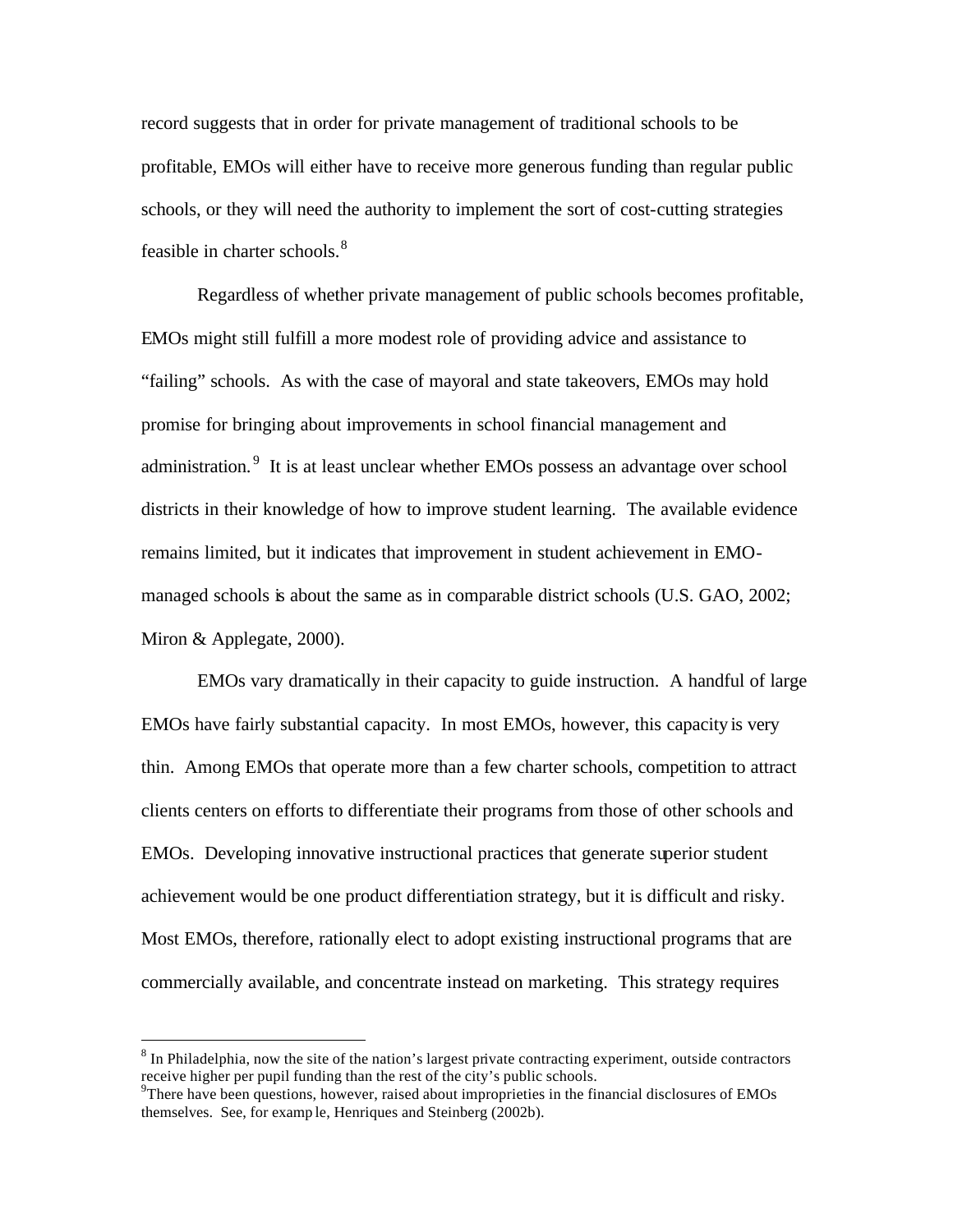firms to establish brand and product identity, which necessitates relatively uniform operations and services from school to school (Levin, 2001). Standardization limits their ability to respond to distinctive local conditions.

Whether EMOs can develop the capacity to turn around "failing" schools therefore remains an open question. If they can do so, however, they will likely be able to benefit from scale economies. Already there are at least ten EMOs that manage ten or more schools. Wide geographical dispersion of the schools managed by an EMO, however, could diminish the potential for efficiency gains.

The establishment of trust may pose the greatest challenge for EMOs in their efforts to turn around schools. EMOs enter contracting relationships with public schools as a business venture. They do not ordinarily enjoy longstanding relationships with a school's personnel that could serve as the basis for establishing trust. To the contrary, distrust could arise from educators' concern that EMOs' profit motive is not congruent with the values that guide their work. The spread of EMO-management successes stories could eventually help with the formation of trust, but thus far reputational networks among teacher union members and community groups seem mainly to be disseminating horror stories of contracting arrangements gone bad (Henriques & Steinberg, 2002a; Walsh, 2001). Uncertainty about the durability of the contracting relationship is also likely to hinder the development of trust. Finally, the difficulty of establishing trust will almost certainly increase significantly in those instances where state officials orchestrate contracting arrangements without the participation or consent of school employees.<sup>10</sup>

 $\overline{a}$ 

 $10$  This circumstance could arise, for instance, when a state takes over a school (or district) and turns it over to an EMO to manage. The Inkster School District in Michigan offers one prominent example where the district entered into an EMO contracting arrangement under strong compulsion from the state. In that case,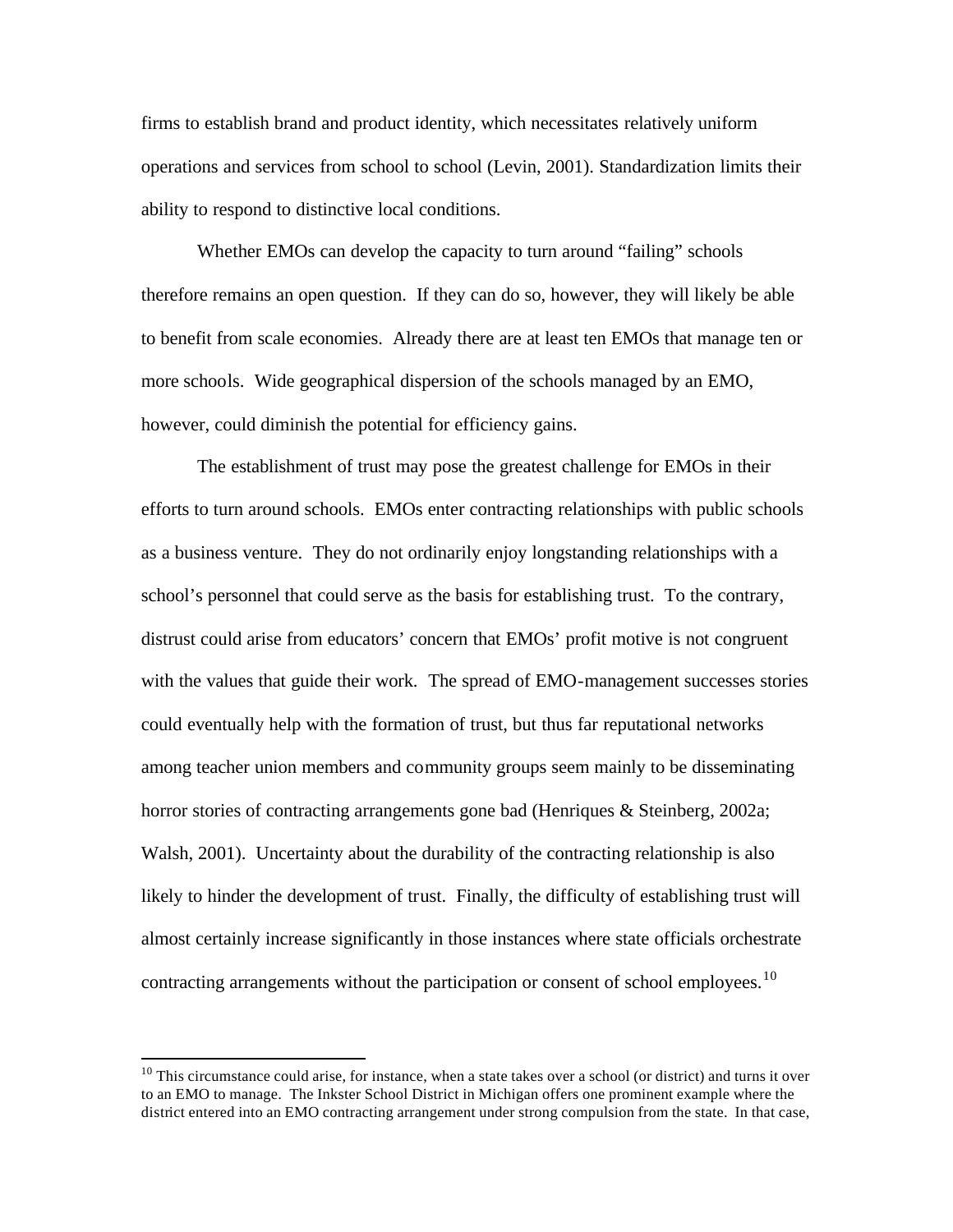# Education Service Agencies

 $\overline{a}$ 

Educational service agencies (ESAs) are public entities that are created by statute to provide educational support programs and services to local schools and school districts within a given geographical area.  $^{11}$  At least 37 states have ESAs in operation. Known by different names in different states (e.g., intermediate school districts, regional educational service agencies, intermediate units, service cooperatives, educational service districts), ESAs typically correspond to county or, in rural areas, multi-county boundaries. Although they have been around for many years, ESAs have recently assumed a growing role in the educational system as demands on public schools have increased. They represent another potential intermediary institution to provide assistance to "failing" schools.

ESAs provide services to local schools that are too costly or specialized for individual districts to efficiently provide for themselves--services for which economies of scale are operative. By obtaining services through ESAs, districts can share overhead costs rather than fund duplicative programs. Given their scale of operation, ESAs also can often hire highly trained and experienced specialists in their service areas. In addition, ESAs are generally less constrained than local school districts by tradition and established practice and more flexible and entrepreneurial in defining their roles.

There are more than 530 ESAs in the U.S., with more than 100,000 employees. These ESAs cover approximately 80 percent of the nation's public school districts and an

the lack of trust and good will between the contracting parties produced debilitating struggles and a dramatic deterioration in student performance on state assessment tests. (See Hall, 2002).

 $11$  Information on ESAs in the U.S. was obtained from the database of the Association of Educational Service Agencies.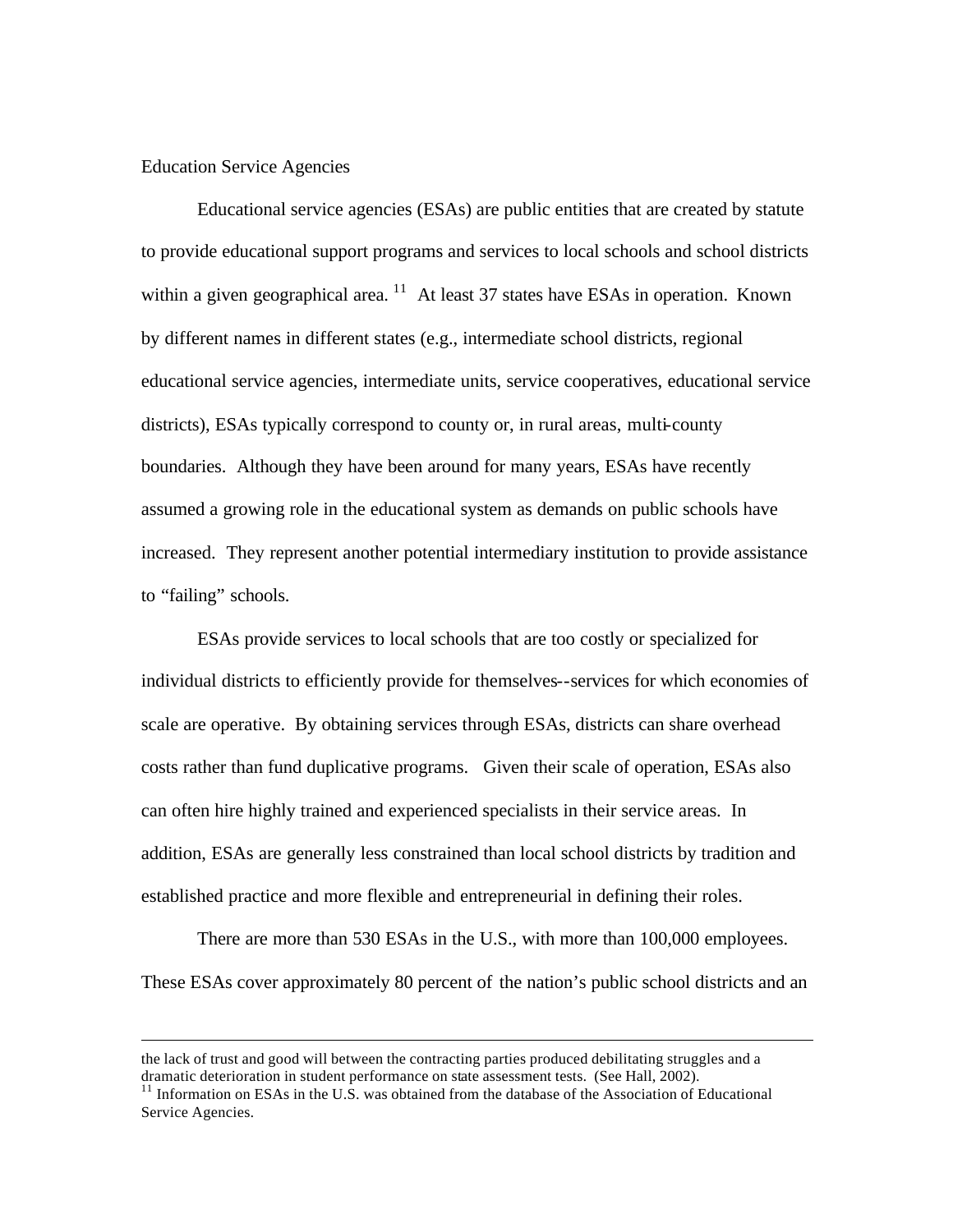equivalent percentage of students. All ESAs that are created by statute have governing boards. States vary in their procedures for ESA board member selection, but nearly all follow one of three options: election by the general public, election by LEA board members, or ESA boards composed of LEA superintendents. The three main sources of ESA revenue are local property tax levies, state appropriations, and fees for services provided.

The size of ESAs varies from state to state, and within states. Metropolitan area ESAs tend to include more school districts, while rural ESAs encompass larger areas but fewer districts. About one-third of ESAs include ten school districts or less. Another third of ESAs serve 11-20 school districts, and the remaining third serve more than 20 districts. In terms of student enrollment, most ESAs (70 percent) have 10,000 to 100,000 students in their catchment area. About 17 percent of ESAs have fewer than 10,000 students, while another 13 percent have more than 100,000 students in their catchment areas.

Provided they possess the necessary expertise, ESAs' greater size is likely to afford significant scale advantages over local districts in supplying specialized support services for "failing" schools. In addition, since ESAs are defined geographically, they enjoy an efficiency advantage over states, universities, or EMOs by virtue of their proximity to all the schools they serve.

The efficiency of ESA intervention is also likely to benefit from a relatively high degree of trust. Many local schools have longstanding and mutually beneficial relationships with their ESAs. These relationships encompass a wide range of services beyond those specifically related to assistance for "failing" schools. If school personnel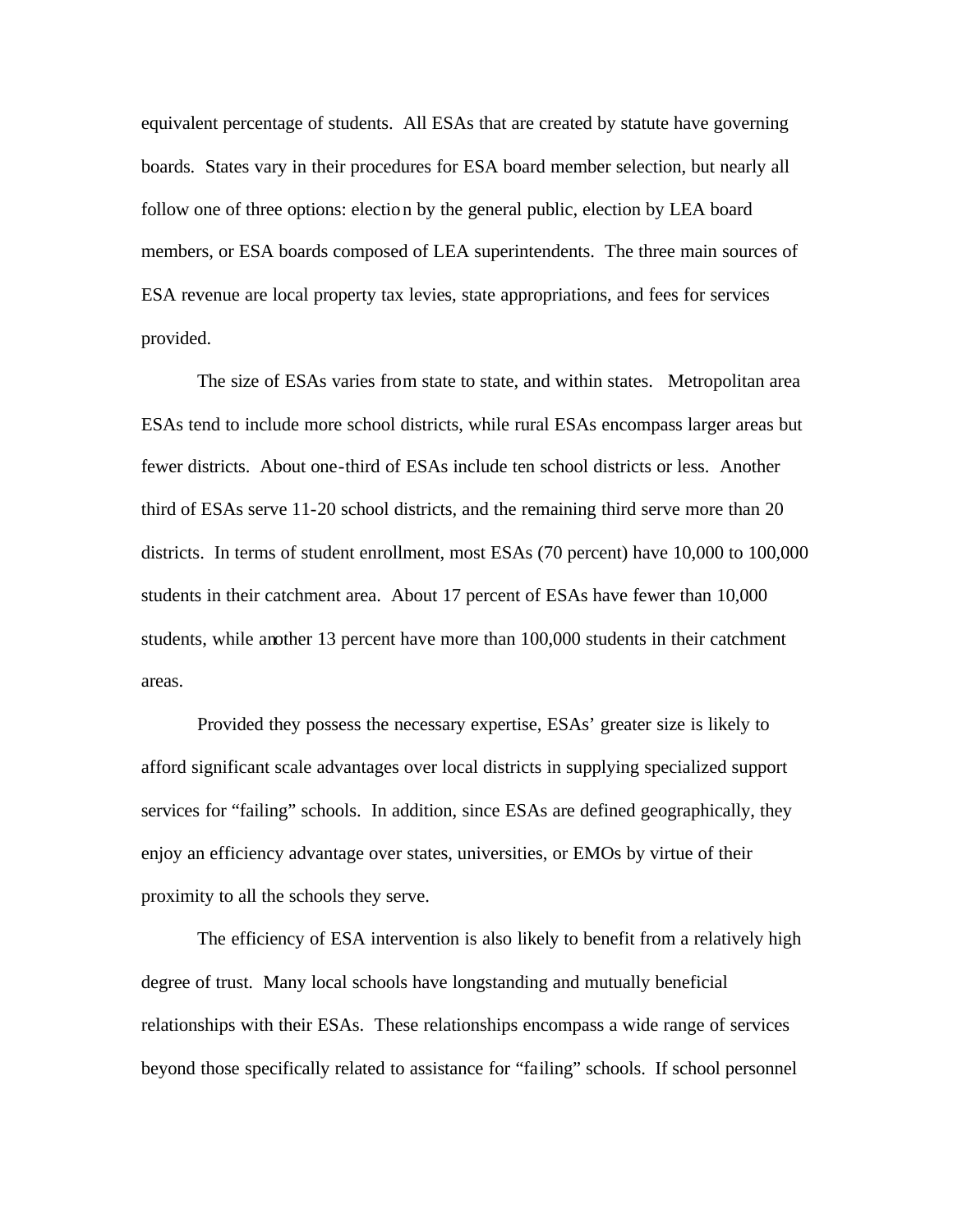have a favorable opinion of ESA services in areas such as special education or staff and curriculum development, then they are more likely to give the ESA the benefit of the doubt and respect its competence to assist with their school's academic improvement. Given their ongoing role within the public education system, ESAs also are more likely than other intermediary institutions to subscribe to organizational values that are consonant with those of public schools. Finally, the ability of ESAs to maintain trust is facilitated by the fact that there is less uncertainty about the durability of their affiliation with a district or school. One way or another, the ESA and public schools will have to work together in the future, so they have a mutual incentive to act in a trustworthy fashion to enhance the effectiveness of future interactions.

The key question regarding the efficiency of ESAs in turning around "failing" schools centers on their capacity. At issue is not their local knowledge, which is generally broad and deep, but rather their technical expertise, which is unevenly distributed across ESAs and not adequately tested with regard to the specific task of assisting schools to improve student achievement. ESA staffs typically have extensive connections with local districts, and ESA administrators occupy an ideal position to gain a comprehensive view of the educational, financial and political circumstances of districts within their catchment areas.

The verdict is out, however, on ESAs' technical knowledge. Available evidence suggests that a wide range of ESAs may possess considerable capacity. <sup>12</sup> Some ESAs have extensive and expanding capacity to assist districts with instruction, instructional

 $\overline{a}$ 

 $12$  According to an AESA member survey in 2000, roughly 73 percent of the ESAs have at least 50 fulltime employees. In addition, 527 of the nation's 530 ESAs currently provide "staff development and/or curriculum development services". The extent to which this translates into effective capacity for the specific tasks of improving student achievement in "failing" schools, however, is unclear.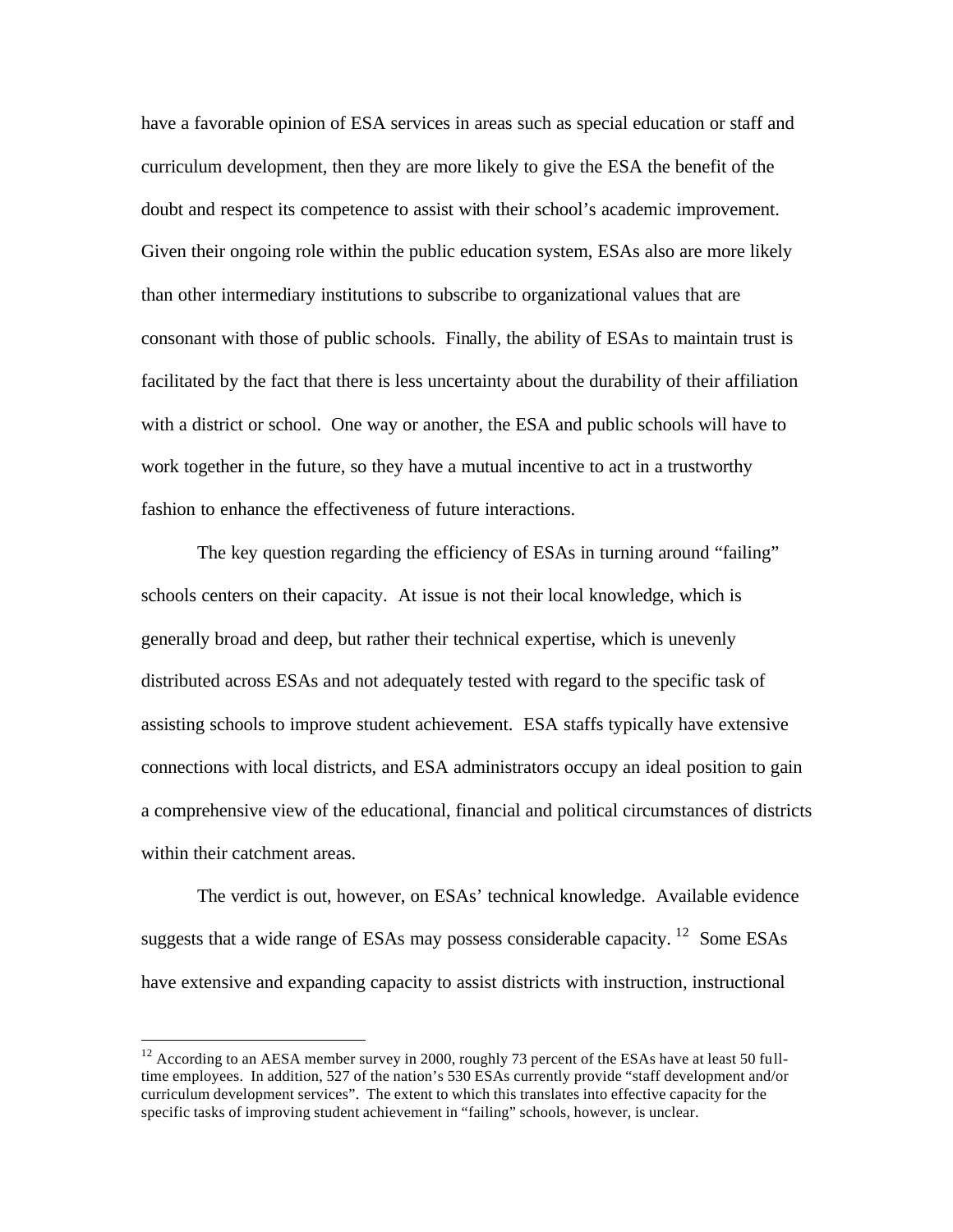support and administration. Yet there is considerable variation across ESAs in their technical capacity. In Michigan, for example, this capacity is greatest in metropolitan area intermediate school districts, where staffing and expertise rival or exceed that of the Michigan Department of Education for the provision of services needed by "failing" schools. Indeed, a consortium of metropolitan area ISDs in Michigan enjoyed considerable success recently in helping "failing" schools to attain state accreditation. The technical capacity in other ESAs is very thin, however. For now the potential contribution of ESAs to improving student achievement in "failing" schools remains theoretical and untested, for it entails formal responsibilities that most ESAs have yet to assume.

# IV. Comparative Institutional Advantage

 Who will turn around "failing" schools? Which intermediary institutions are best suited to marshal and deploy the mix of pressure and support that is uniquely appropriate to the task of improving teaching and learning in individual schools? This is the central policy question posed by NCLB, and it has received little systematic attention.

Table 1 summarizes our assessments of the relative efficiency of alternative institutions. In our view ESAs show particular promise for accomplishing the goal of turning around "failing" schools. ESAs currently vary significantly in the technical expertise they can deploy, but this is at least equally true of all of the other candidate institutions. Moreover, ESAs appear well situated to develop and extend existing technical capacity. On the other criteria—local knowledge, size, proximity, and especially trust—ESAs seem likely to perform quite well. Other institutions show some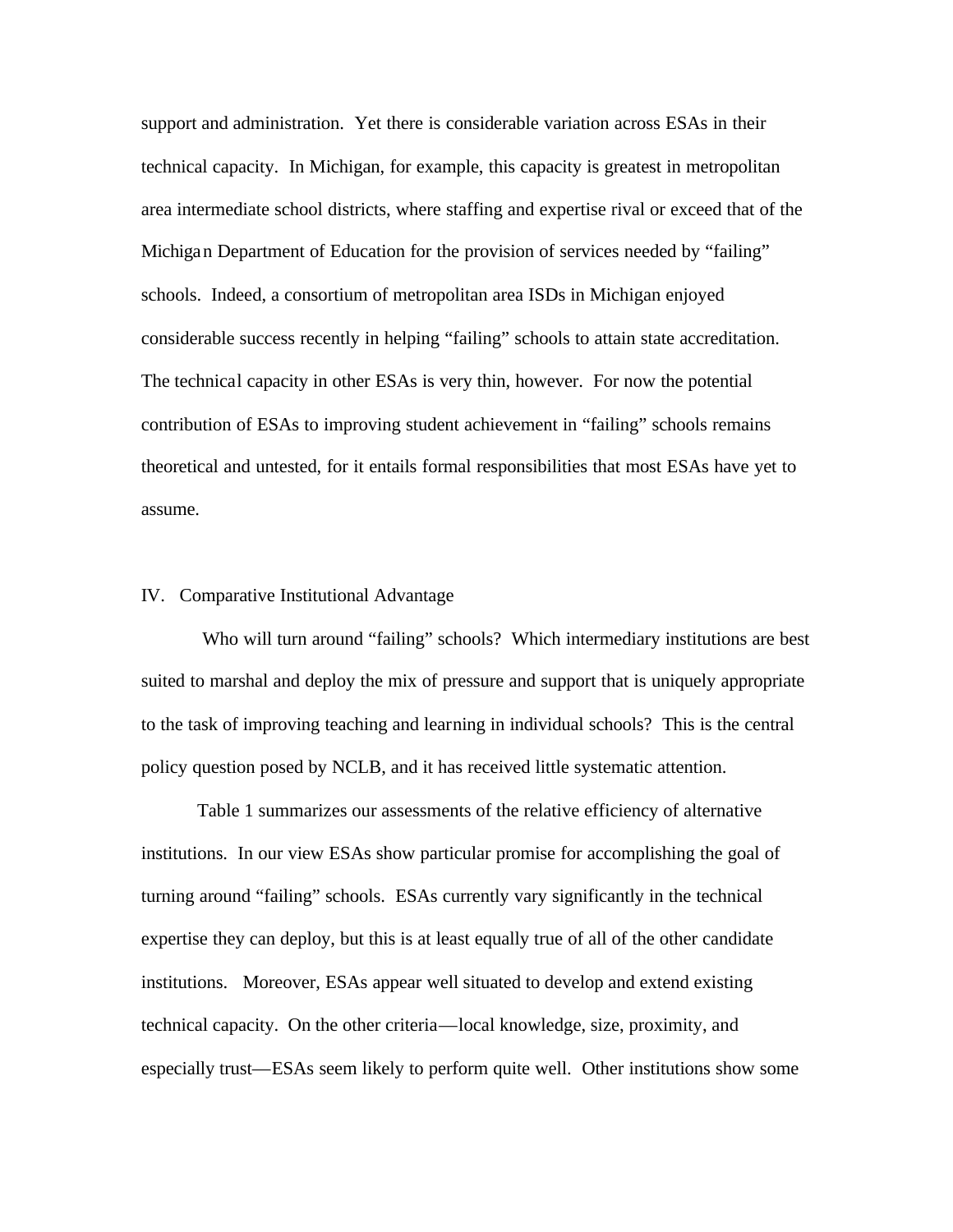promise also, but their potential effectiveness is contingent on overcoming additional critical obstacles. This suggests that the productivity increase associated with an investment in the technical capacity of ESAs will be greater than for an equivalent investment in the capacity of any of the other intermediary institutions.

Table 1. Assessment of Institutions by Evaluation Criteria

| Evaluation Criteria             | District | State | Mayor       | University | EMO | <b>ESA</b> |
|---------------------------------|----------|-------|-------------|------------|-----|------------|
| Capacity<br>Technical expertise | 0        | ◓     | O           | ◓          | ◓   |            |
| Local knowledge                 |          | O     |             | Θ          | O   |            |
| Scale<br>Size                   | ● *      |       | $\bullet$ * | ◓          | ◓   |            |
| Proximity                       |          | O     |             |            | ◓   |            |
| Trust                           |          | O     |             |            | O   |            |

Key

- $\bullet$  = meets criterion in most areas
- $\bullet$  = meets criterion in some areas
- $O =$  meets criterion in few or no areas
- ж. for large districts

The primary value of Table 1 is in the framework for institutional choice that it provides. By identifying the strengths and deficienc ies of various intermediary institutions, it provides a basis for state policy makers to formulate more realistic strategies for turning around failing schools. For example, any credible proposal to use mayoral takeovers of schools to improve academic performance ought to account for how this strategy would overcome municipal officials' nearly complete lack of expertise on issues of teaching and leaning. Strategies that rely on state takeovers or EMO contracting should specify how these agencies will overcome problems of trust and local knowledge.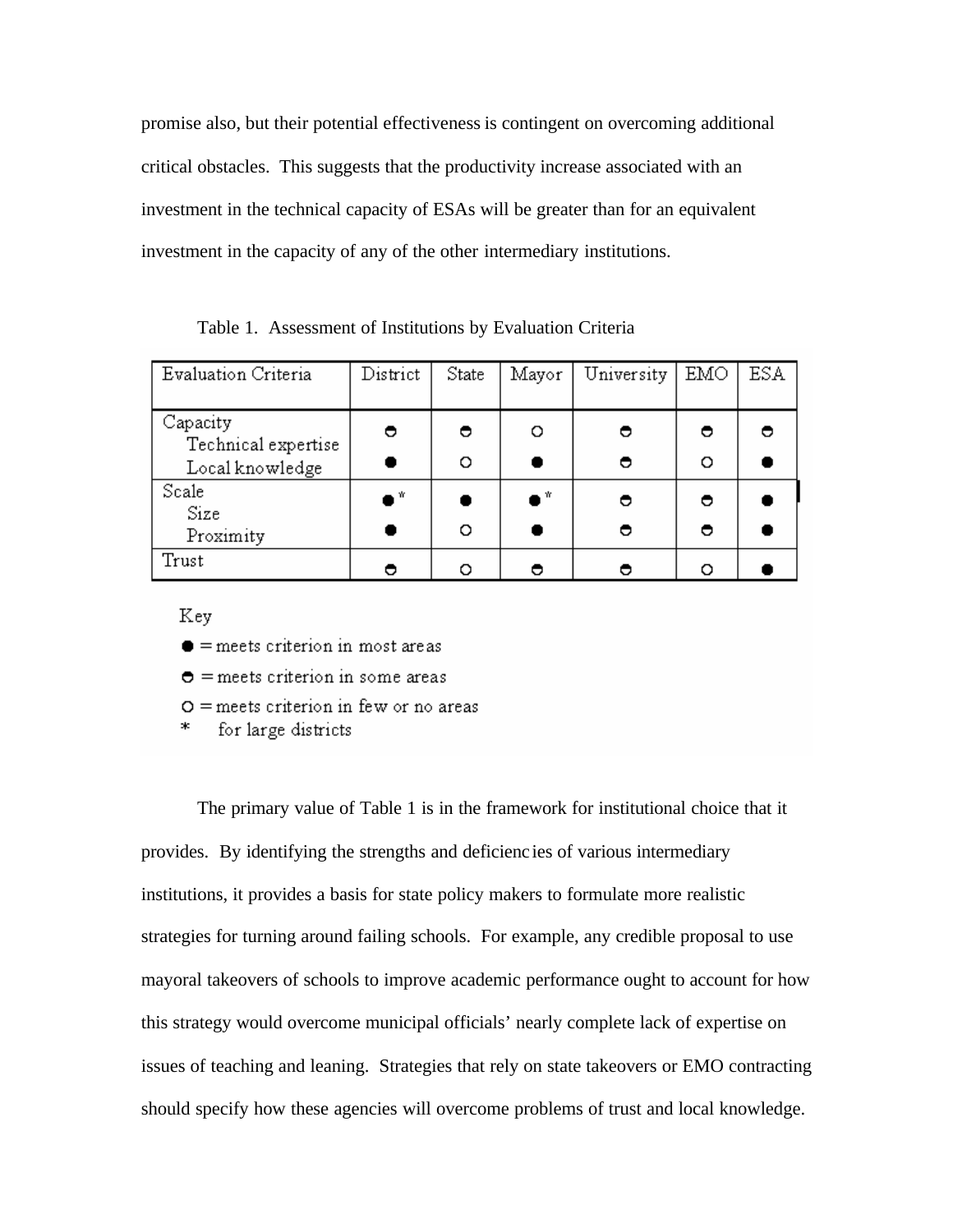# V. Further Considerations for Policy Design

Beyond the intrinsic efficiency of particular intermediary institutions, three additional considerations should inform policy choices about how to turn around "failing" schools. First, the state must establish a policy framework that provides assistance to all eligible schools. Second, the state must ensure that the cost of assisting "failing" schools is appropriately and equitably shared. Finally, the state must take steps to minimize perverse incentives, including problems of moral hazard and adverse selection. Each of these additional considerations reinforces the conclusion from Table 1 that ESAs represent an especially promising candidate for providing assistance to "failing" schools.

# *Who Receives Assistance?*

In keeping with the spirit of NCLB, a state's policy framework for turning around "failing" schools must provide assistance to all schools needing assistance, to ensure that no schools are left behind. Voluntarism will not suffice. The state must be able to assign responsibility for turning around every school, not just those with which intermediary institutions agree to work. This is an impediment to the effectiveness of EMOs and universities, because they fall outside the direct administrative authority of the state. State officials cannot require EMOs or universities to work with schools that they do not wish to take on. In contrast, every school, in principle, could fall within the jurisdictional responsibility of an ESA, at least in principle.

*Who Pays for Assistance?*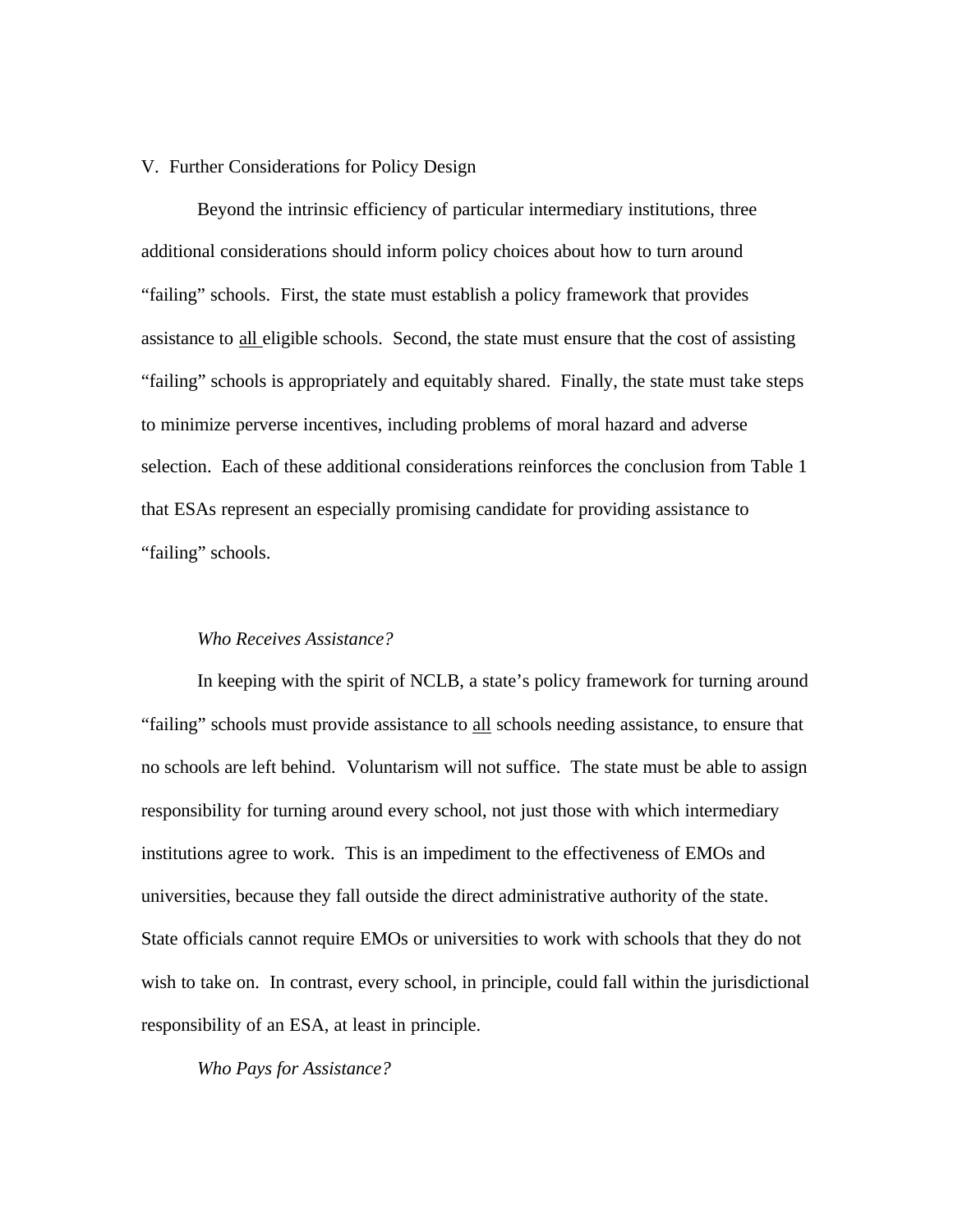Many, perhaps most, schools identified as "failing" will be located in school districts where poverty is concentrated. These districts face the greatest challenges, and their ability to pay for additional support services is limited. Leaving the financial responsibility for turning around "failing" schools with local school districts simply perpetuates these inequities. Payment for these services by state governments would enhance equity, but centralization undermines the efficiency that is gained through local political oversight.

One solution to this problem would be to split the financing burden between the state and ESAs. States could finance and perhaps coordinate the development of ESA technical expertise, supporting professional development for ESA personnel regarding the best practices for assisting failing schools. Such training would benefit from scale efficiencies and the sharing of information on implementation experiences. ESAs could finance the incremental operating costs of providing service to "failing" schools within their jurisdictions. Financing a substantial portion of support service costs through ESAs would promote both equity and efficiency by sharing the tax bases of multiple local districts while retaining local pressure for efficiency in the use of funds.

# *How Can Incentives Be Aligned with Policy Goals?*

State policies aimed at turning around "failing" schools must also guard against the creation of perverse incentives, including those associated with what economists call moral hazard and adverse selection. With respect to moral hazard, district administrators overwhelmed by the challenge of turning around many schools may welcome state intervention that shifts responsibility for the most difficult schools to other agencies.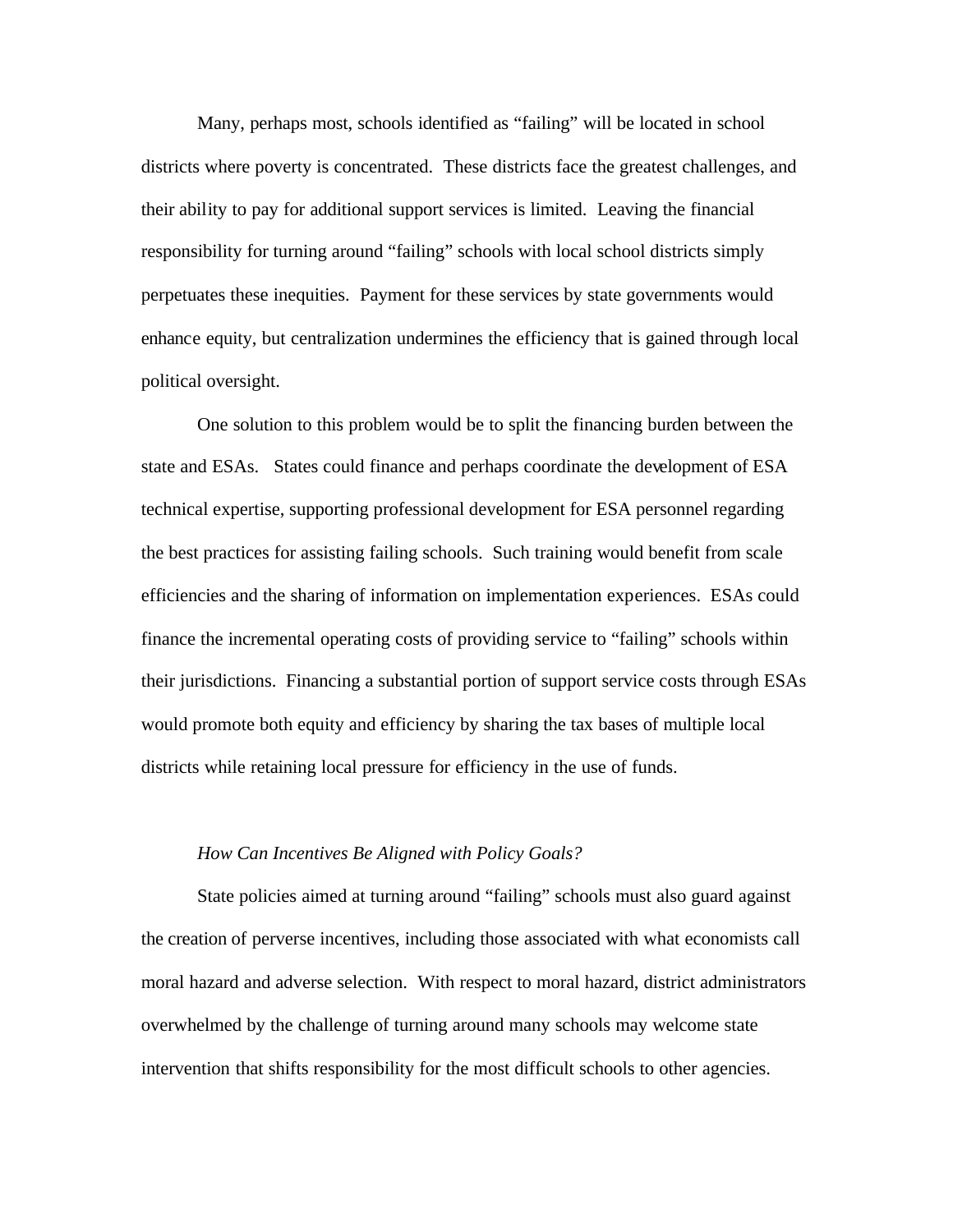Indeed they may try to create a situation where performance in schools they continue to manage surpasses that in schools receiving assistance from intermediary institutions. When administrators expect outside intervention, they may rationally focus their efforts on improving those schools with the greatest prospect of meeting state standards, while neglecting the worst schools for years before handing them over to other parties. A moral hazard problem arises because there is no way for others to accurately observe administrators' actions, or to know with certainty whether observable actions are detrimental to the interests of specific schools.

The adverse selection problem arises because district administrators have better information regarding the true quality of a school (or the obstacles to its improvement) than other agencies. Intermediary institutions including EMOs and universities that contract to provide assistance to specific schools must therefore assume that the schools they are being contracted to manage are "lemons." The suspicion that they are assuming responsibility for the most challenging schools will lead them to increase the price that they demand for providing assistance, and to limit the number of schools with which they work.

State policy can be designed to diminish these sources of inefficiency. On the one hand, policy should be devised so district administrators share some of the risk associated with efforts to improve all of the schools in their district. They should not get off the hook entirely, once an external institution becomes involved with a particular school. On the other hand, long-term contracts can mitigate moral hazard problems by introducing benefits for not exploiting short-term informational advantages, and for promoting the accumulation and sharing of information that reduces uncertainty. A state policy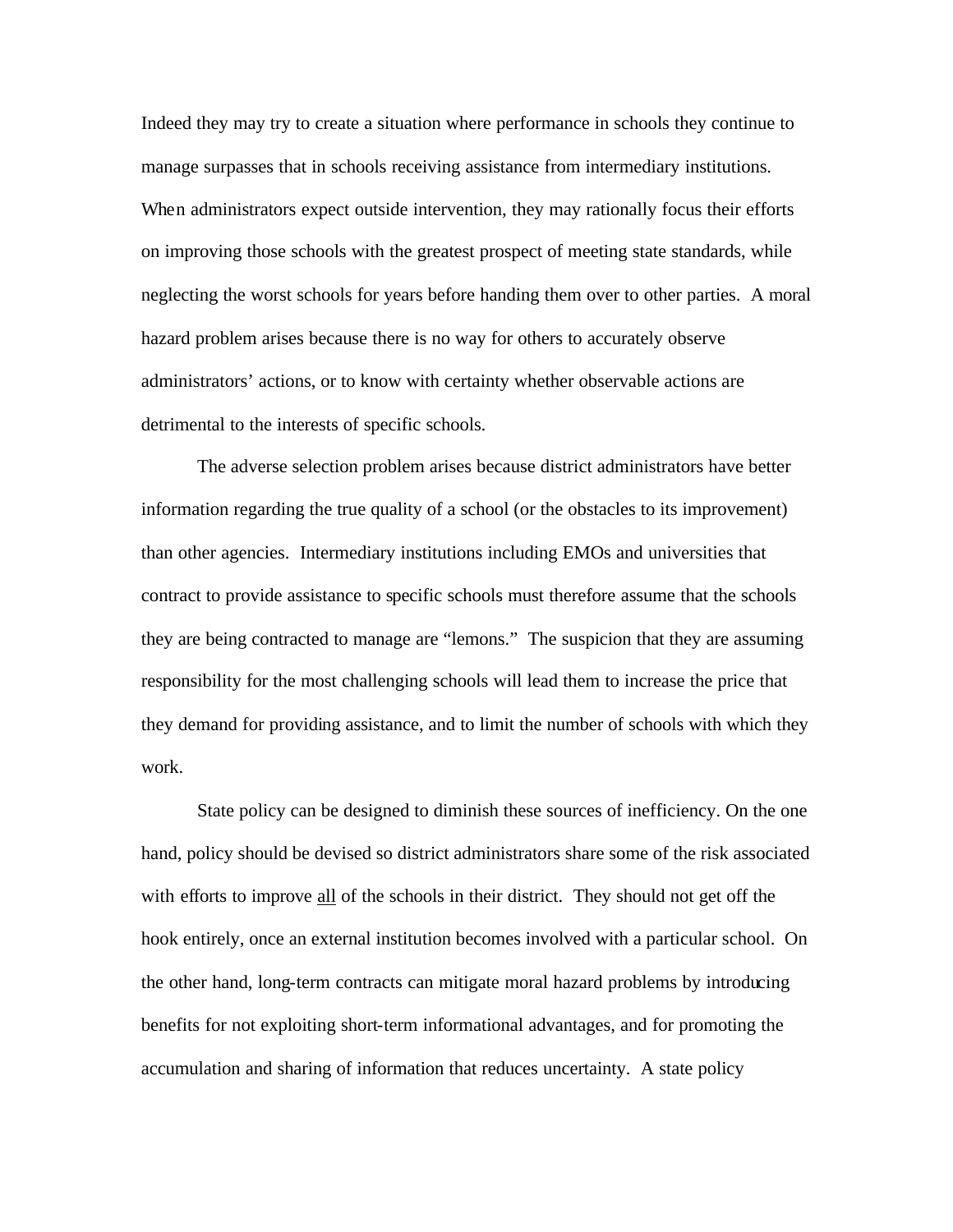requiring ESAs to establish partnerships with districts to turn around "failing" schools could satisfy both of these conditions. Such a policy would also create an incentive for ESAs to provide assistance to troubled schools before circumstances became desperate.

# VI. Conclusion

The persistence of "failing" schools serving disadvantaged children is the great failure of the American public school system. The central accomplishment of the continuing "standards movement" in educational reform has been to focus the attention of policy-makers and educators on these schools. The passage of NCLB reflects a national acknowledgement of this failure, and a commitment to improve the performance of schools that fail to meet state standards.

Under the traditional institutions of local control the problem of school performance and school "failure" was left to school boards and local school districts. With the introduction of state standards and strengthened accountability measures, however, the problem of increasing student achievement in "failing" schools is no longer a local problem. The states have assumed an obligation to turn these schools around, in order to comply with their own promises to ensure success for all students. The key question, of course, is how to accomplish this goal.

Serious efforts to meet the goals of NCLB in improving the performance of "failing" schools must rely not only on threats and sanctions, but also on effective external support. The framers of NCLB implicitly acknowledged this, with the designation of alternative governance arrangements under which various external organizations may assume control over schools that persistently fall short of AYP targets.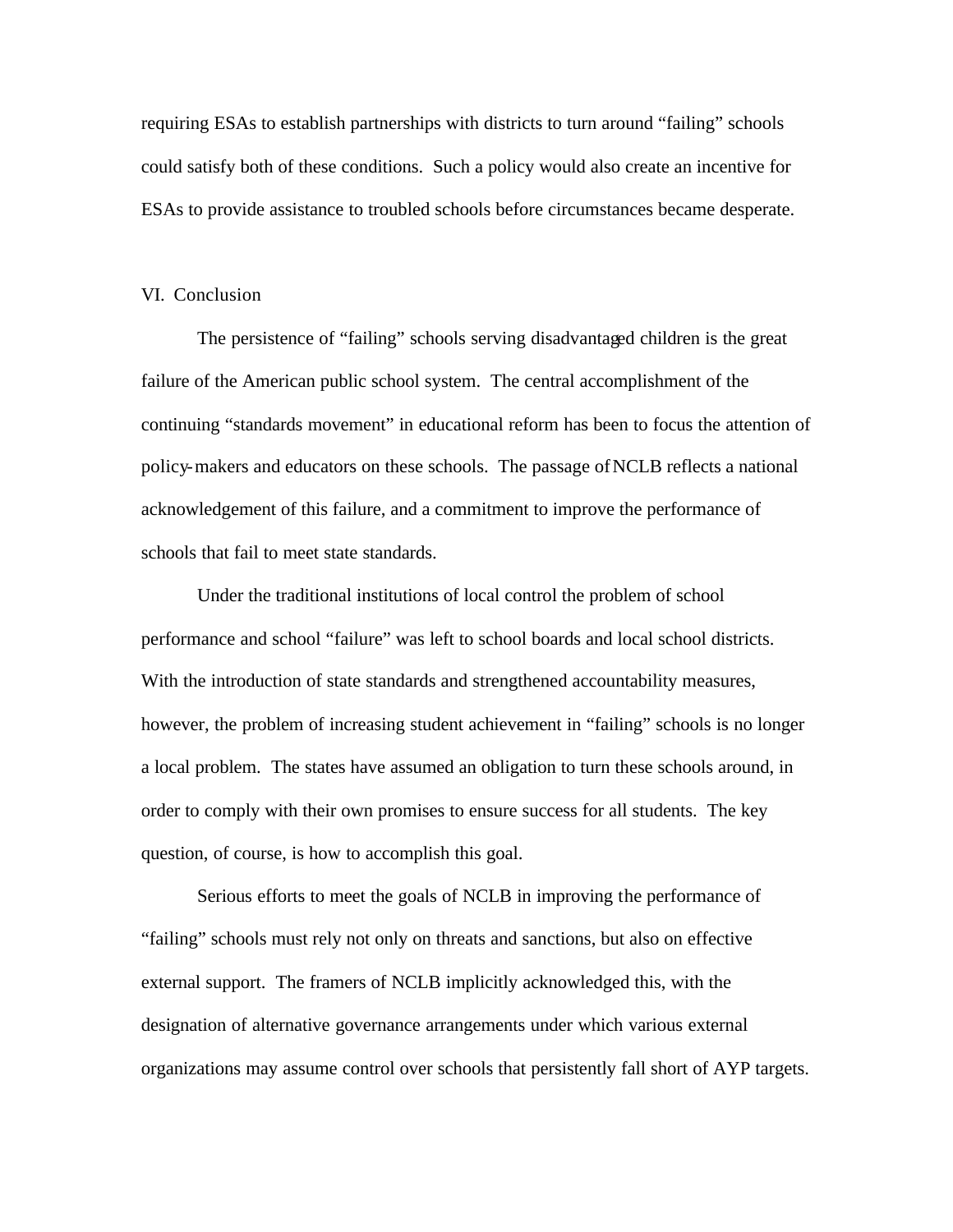The problem with the external organizations identified in the Act, however, is that none of them has a particularly strong track record in improving student achievement. The expectation that student achievement in "failing" schools will improve as a consequence of the governance changes required by NCLB amounts to nothing more than wishful thinking.

In this paper we have attempted to move beyond wishful thinking, by addressing the question of how external support for "failing" schools should be delivered, and by whom. We suggest that the answer ought to be sought in an assessment of the relative efficiency of alternative intermediary institutions. Our evaluation framework for institutional choice identifies three main determinants of efficiency: capacity, scale, and trust. We apply these criteria to the available array of institutions, in an effort to explore which one(s) show the most promise for the difficult task of making ineffective schools effective. Our analysis of the literature recommends skepticism with regard to the likely success of some familiar choices among intermediary institutions, including school districts, mayors, universities, and EMOs. In contrast, ESAs appear to have significant advantages as we assess the candidates for the task of turning around "failing" schools. Since ESAs have strengths that could compensate for weaknesses observed with each of the other institutions, there also may be benefits to joint arrangements between ESA and other intermediary institutions to assist schools.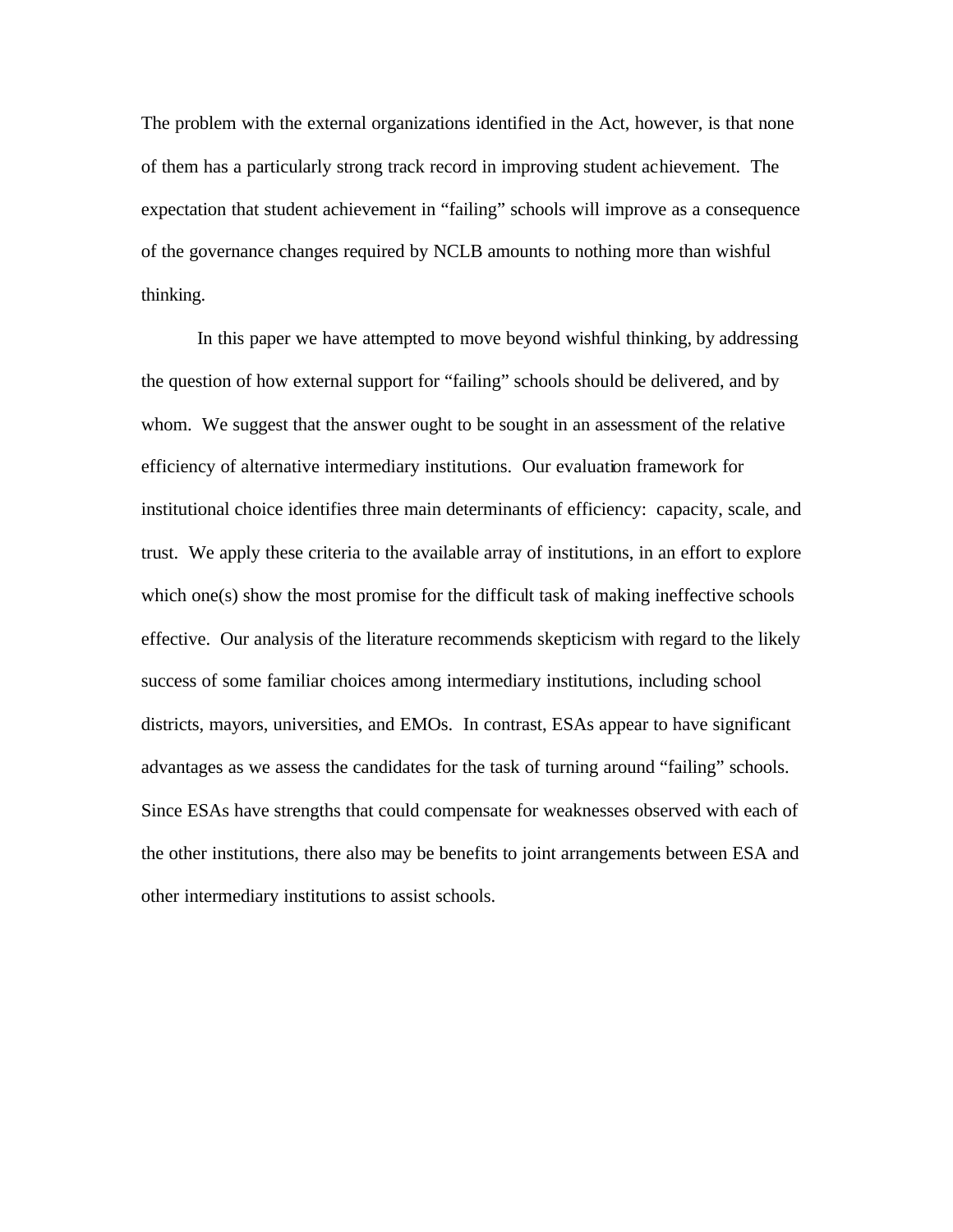# References

- Alchian, A. and Demsetz. H. (1972). "Production, Information Costs and Economic Organization." American Economic Review, 62(5), 777-795.
- Andrews, M., Duncombe, W., and Yinger, J. (2002). "Revisiting economies of size in American education: Are we any closer to a consensus?" Economics of Education Review, 21(3), 245-262.
- Arrow, K. J. (1974). The Limits of Organization. New York: W.W. Norton.
- Brady, R. (2003). Can Failing Schools Be Fixed?New York: The Fordham Foundation.
- Bryk, A.S. & Schneider, B.L. (2002). Trust in Schools: A Core Resource for Improvement. New York: Russell Sage Foundation.
- Burtless, G. (Ed.). (1996). Does Money Matter? Washington, DC: The Brookings Institution.
- Clune, W.H. (1987). Institutional choice as a theoretical framework for research on educational policy. Educational Evaluation and Policy Analysis, 9(2), 117-32.
- Coase, R. (1998). The new institutional economics. American Economic Review, 88(2), 72-74.
- Cohen, D. (1990). The Case of Mrs. Oublier. Educational Evaluation and Policy Analysis, 12(3), 327-345.
- Cohen, D. & Hill, H. (2001). Learning policy: When State Education Reform Works. New Haven, CT: Yale University Press.
- Coleman, J.S. (1965). Equality of Educational Opportunity. Washington, DC: Department of Health, Education, and Welfare.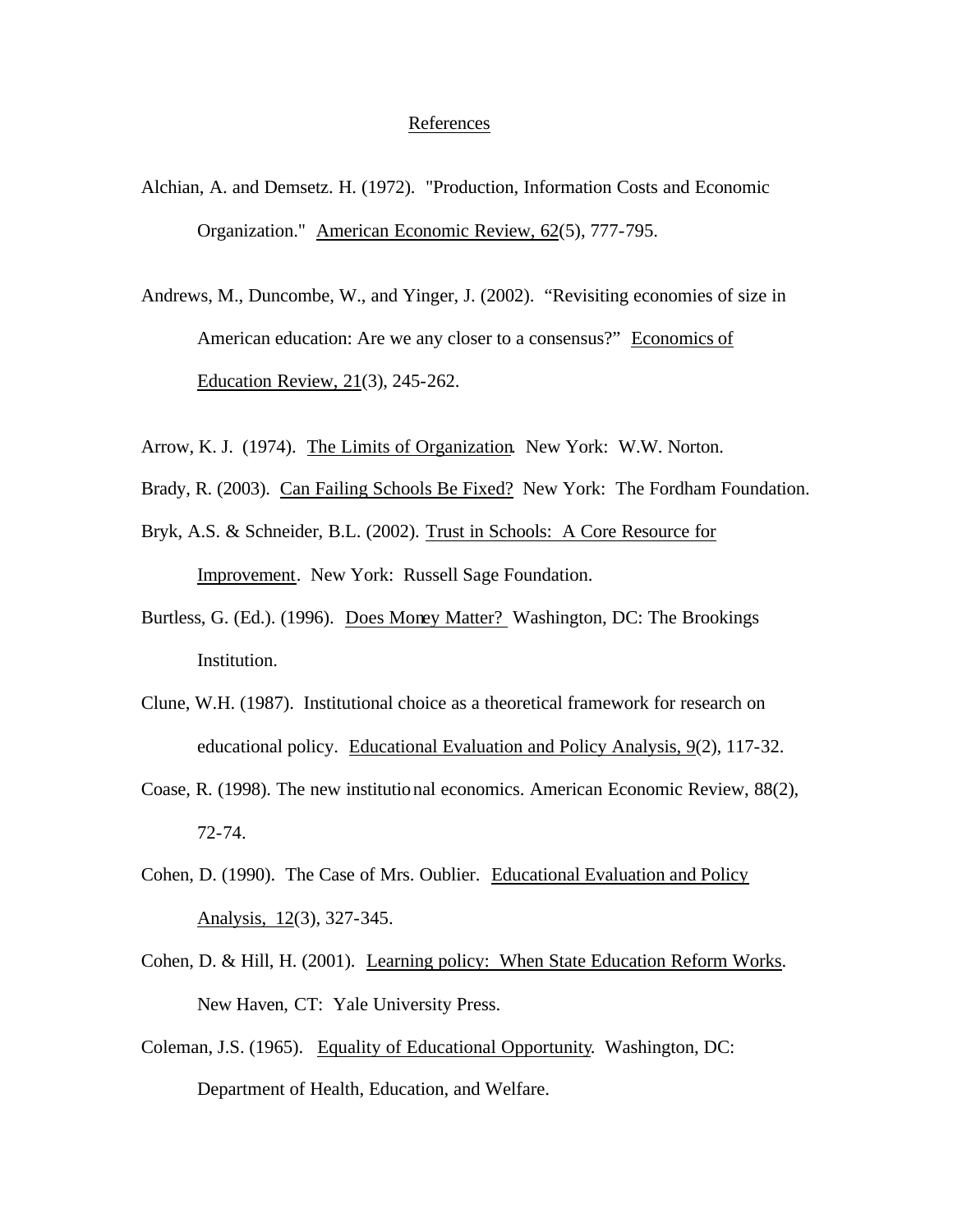- Coleman, J.S. (1990). Foundations of Social Theory. Cambridge, MA: Harvard University Press.
- Desimone, L.A., Porter, A.C., Birman, B.F., Garet, M.S., Yoon, K.S. (2002). How do district management and implementation strategies relate to the quality of the professional development that districts provide to teachers? Teachers College Record 104(7), 1265-1312.
- Edmonds, R.R. (1979). "Some Schools Work and More Can." Social Policy, March/April, pp.28-32.
- Elmore, R.F. (1996). Getting to Scale with Good Educational Practice. Harvard Educational Review, 66*,* 1-26
- Elmore, R.F., & Burney, D. (1997a). Investing in teacher learning: Staff development and instructional improvement in Community School District #2, New York City. New York: Teachers College Columbia University.
- Elmore, R.F., & Burney, D. (1997b). School variation and systemic instructional improvement in Community School District #2, New York City. (OERI contract deliverable). Pittsburgh, PA: University of Pittsburgh, Learning Research and Development Center, High-Performance Learning Communities Project.
- Goddard, R.G., Tschannen-Moran, M., Hoy, W.K. (2001). The relationship of trust to student achievement in urban elementary schools: A multilevel analysis. Elementary School Journal, 102(1), 3-17.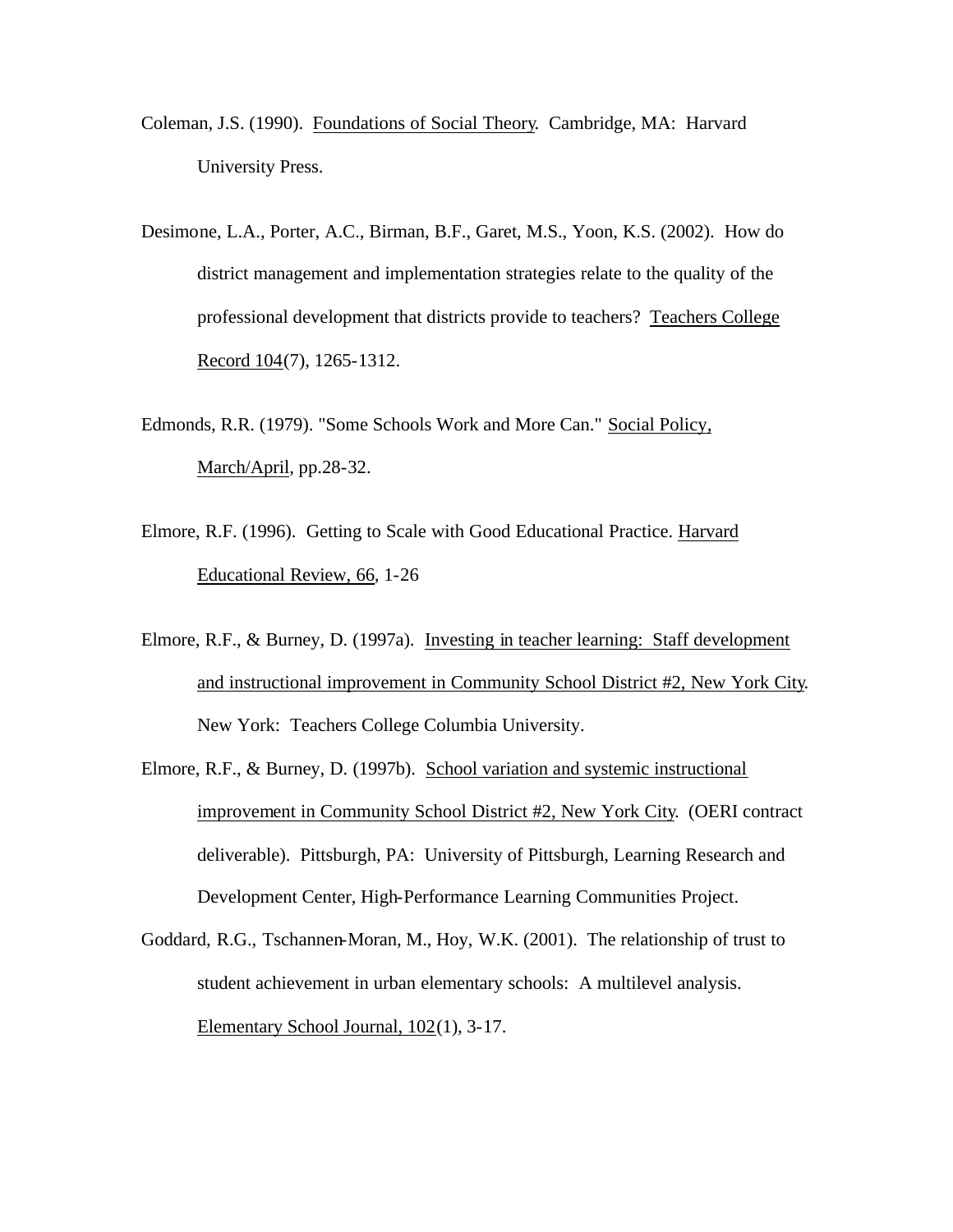- Hall, S. (2002). Inkster schools face state takeover: Edison asks Michigan to settle money dispute. The Detroit News*.* April 10.
- Hanushek, E.A. (2002). Publicly provided education. National Bureau of Economic Research Working Paper 8799.
- Henriques, D. and Steinberg, J. (2002a, May 14). Woes for company running schools, The New York Times, pp. A1.
- Henriques, D. and Steinberg, J. (2002b, May 15). Edison Schools in settlement with S.E.C.: U.S. says company filed inaccurate data, The New York Times, pp. C1.
- Hess, F. (1999). Spinning wheels: The politics of urban school reform. Washington, D.C.: The Brookings Institution.
- Hightower, A. (2002). San Diego's Big Boom: District bureaucracy supports culture of learning. Seattle, WA: Center for the Study of Teaching and Policy.
- Hightower, A.M., Knapp, M.S., Marsh, J.A., McLaughlin, M.W. (2002). School districts and instructional renewal: Opening the conversation. New York: Teachers College Press.
- Hoy, W. (1992). Faculty trust in colleagues: Linking the principal with school effectiveness. Journal of Research and Development in Education, 26(1), 38-45.
- Jerald, C.D. (2001). Dispelling the Myth Revisited: Preliminary Findings from a Nationwide Analysis of "High-Flying" Schools*.* Washington, DC: Education Trust.
- Kirst, M.W. (2002). Mayoral influence, new regimes, and public school governance. Philadelphia, PA: Consortium for Policy Research in Education.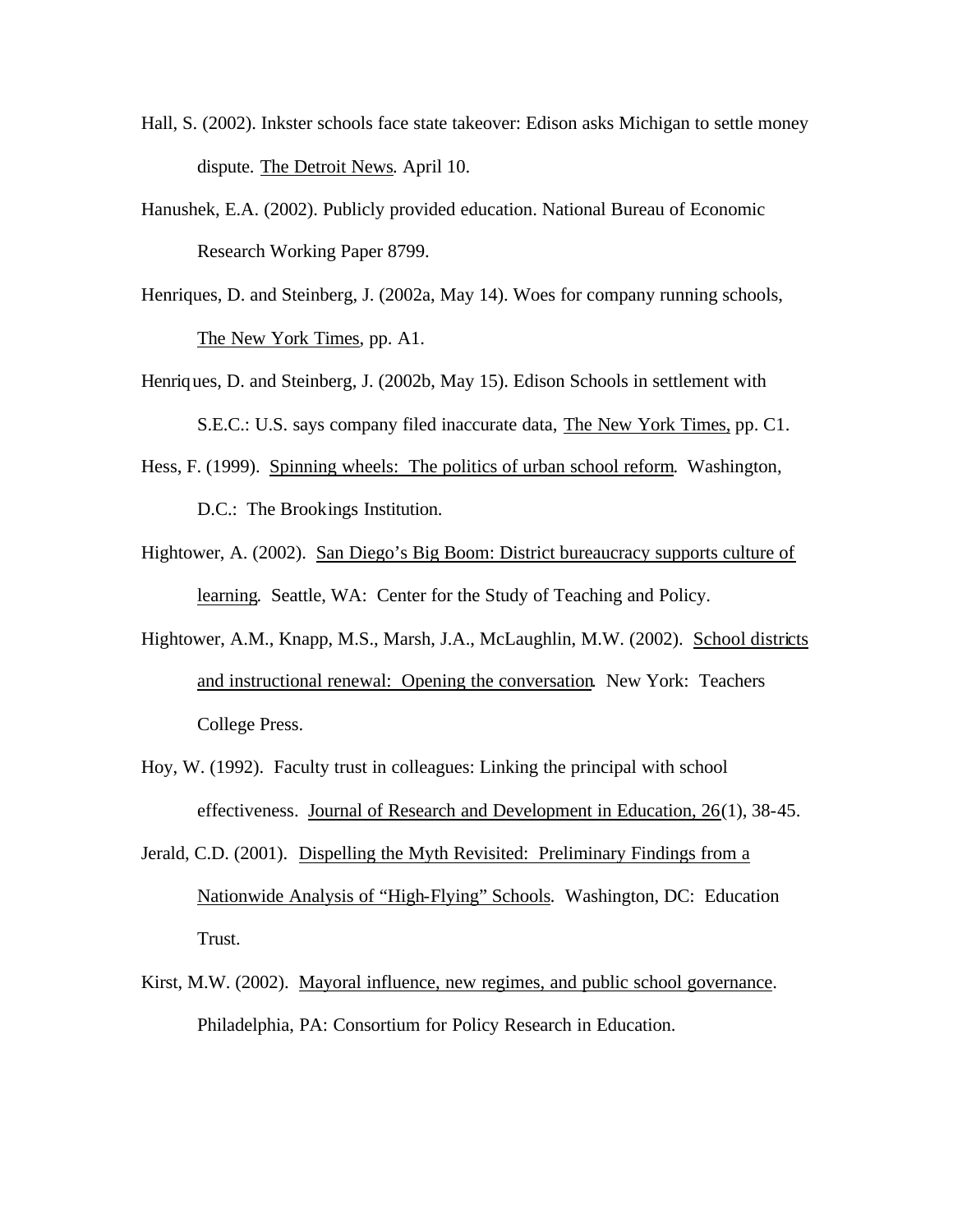- Koski, W. & Levin, H. (1998). Administrative Approaches to Educational Productivity. New Directions for Higher Education, 26(3), 9-21.
- Lanier, J. & Little, J.W. (1984). Research on teacher education. Handbook of research on teaching. New York: Macmillian.
- Leibenstein, H. (1966). "Allocative Efficiency vs. 'X-Efficiency.'" American Economic Review, 56 (3), 392-416.
- Levin, H. (1997). Raising school productivity: An X-efficiency approach. Economics of Education Review, 16(3), 303-311.
- Levin, H. (2001). Bear market. Education Next, 1(1), 6-15.
- Massell, D. & Goertz, M. (1999). "Local Strategies for Building Capacity: The District Role in Supporting Instructional Reform." Paper presented at the annual meeting of the American Educational Research Association, Montreal.
- Miron, G. & Applegate, B. (2000). An Evaluation of Edison Schools Opened in 1995 and 1996*.* The Evaluation Center, Western Michigan University. Available at http://www.wmich.edu/evalctr.
- Petrides, L.A. & Guiney, S.Z. (2002). Knowledge management for school leaders: an ecological framework for thinking schools. Teachers College Record 104(8), 1702-1717.
- Resnick, L.B. & Glennan, T.K. (2001). Leadership for learning: A theory of action for urban school districts. Pittsburgh: Institute for Learning.
- Rich, W. C. (1996). Black Mayors and School Politics: The failure of reform in Detroit, Gary, and Newark*.* New York : Garland Publishers.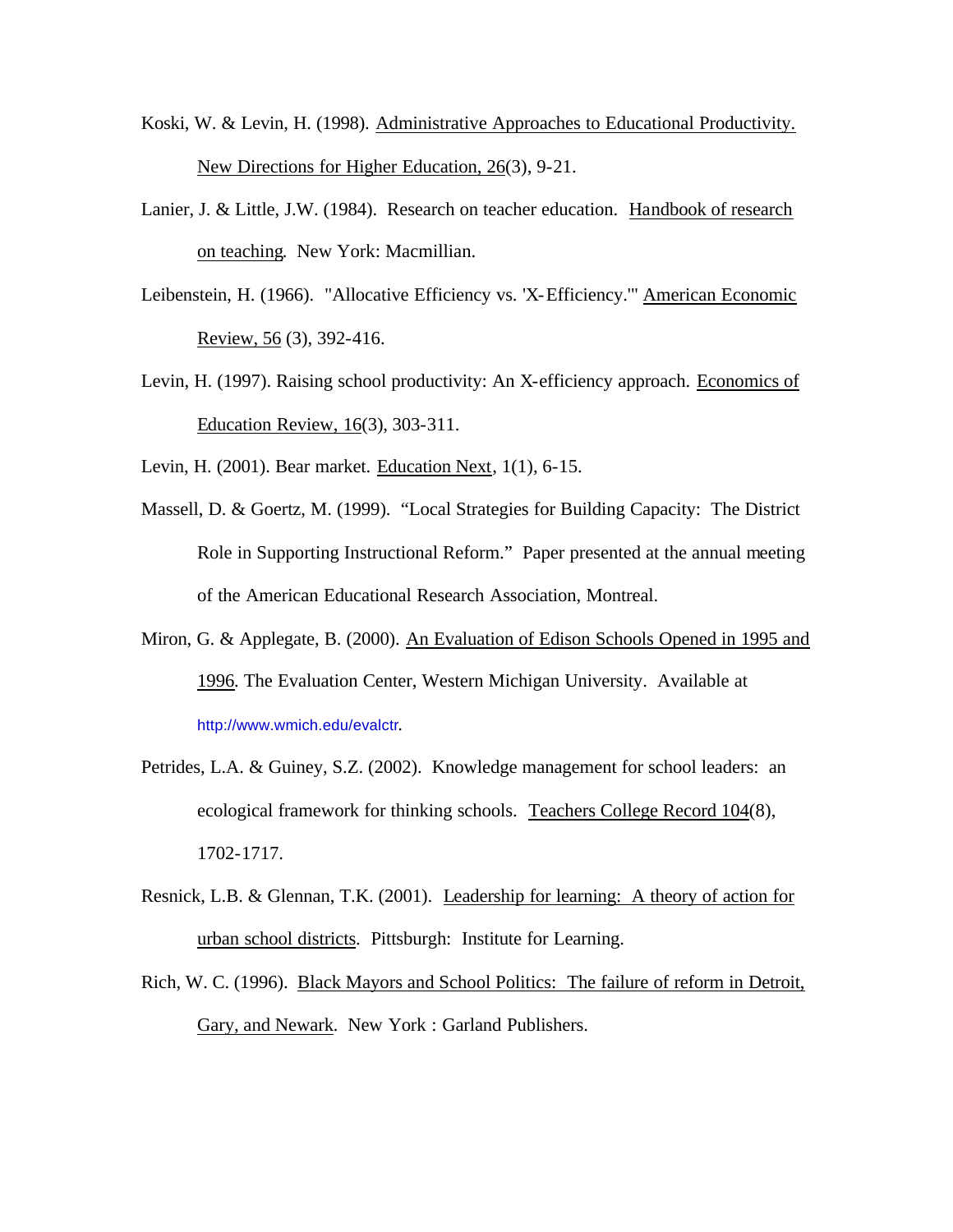- Selznick, P. (1984). TVA and the grass roots: A study of politics and organization*.* Berkeley: University of California Press.
- Sitkin, S. B. and Roth, N. L. (1993). "Explaining the Limited Effectiveness of Legalistic 'Remedies' for Trust/Distrust." Organization Science, 4(3), 367-392.
- Snyder, J. (1998). New Haven Unified School District: A teaching quality system for excellence and equity*.* National Commission on Teaching and America's Future.
- Spillane, J. (2000). Implementing state standards for science education: What district policy makers make of the hoopla.Journal of Research in Science Teaching, 37(5),401-425.
- Spillane, J. (2001). Local theories of teacher change: the pedagogy of district policies and programs. Teachers College Record, 104(3), 377-420.
- Stein, M.K., D'Amico, L. (2002). Inquiry at the crossroads of policy and learning: a study of a district-wide literacy initiative. Teachers College Record 104(7), 1313- 1344.
- Tarter, C.J., Sabo, D., & Hoy, W.K. (1995). Middle school climate, faculty trust and effectiveness: A path analysis. Journal of Research and Development in Education, 29, 41-49.
- Tarter, C.J., Bliss, J.R., Hoy, W.K. (1989). School characteristics and faculty trust in secondary schools. Educational Administration Quarterly, 25(3), 294-308.
- Taylor, B.O. (2002). The effective schools process: alive and well. Phi Delta Kappan 83(5), 375-378.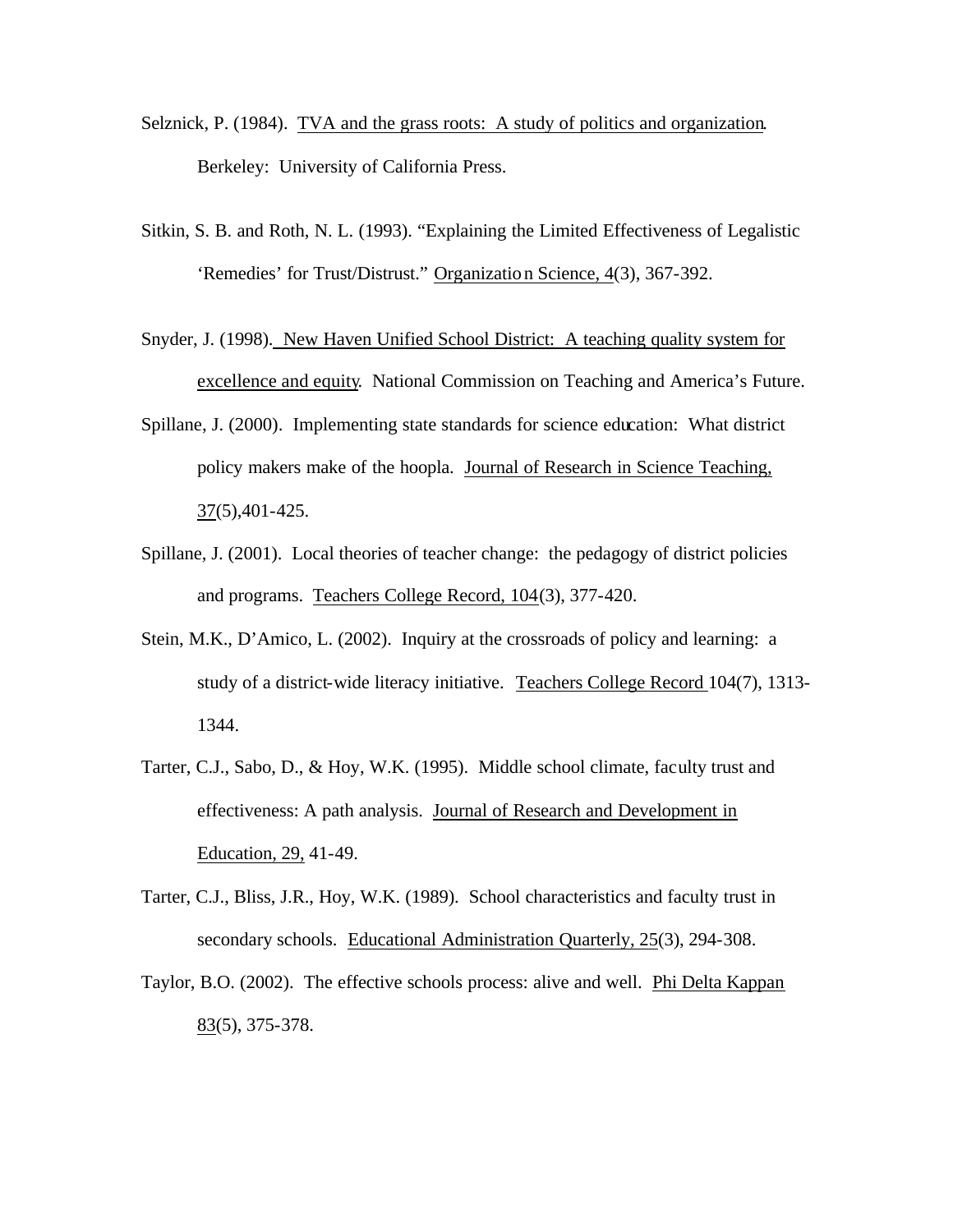- Tschannen-Moran, M., Hoy, W.K. (2000). A multidisciplinary analysis of the nature, meaning, and measurement of trust. Review of Educational Research, 70(4), 547- 593.
- Tyack, D. & Cuban, L. (1995). Tinkering toward utopia: A century of public school reform. Cambridge, MA: Harvard University Press.
- U.S. Department of Education, Office of the Under Secretary and Office of Elementary and Secondary Education (2001). School Improvement Report: Executive Order on Actions for Turning Around Low-Performing Schools. Washington, DC: USGPS.
- U.S. General Accounting Office. (2002). Public Schools: Insufficient Research to Determine Effectiveness of Selected Private Education Companies. Report to the Ranking Minority Member, Subcommittee on the District of Columbia, Committee on Appropriations, House of Representatives. GAO-03-11, October.
- Valli, L., Cooper, D., Frankes, L. (1996). Professional development schools and equity: A critical analysis of rhetoric and research. Review of Research in Education, 22, 251-304.
- Walsh, M. (2001, March 14). N.Y.C. parents to vote on Edison charter plan, Education Week, pp. 5.
- Wechsler, M.E. (2001). Reforming the district: New policies, practices, and priorities to support whole-school change. Unpublished paper. Stanford, CA, Stanford University.
- Williamson, O. (1985). The Economic Institutions of Capitalism. New York: The Free Press.